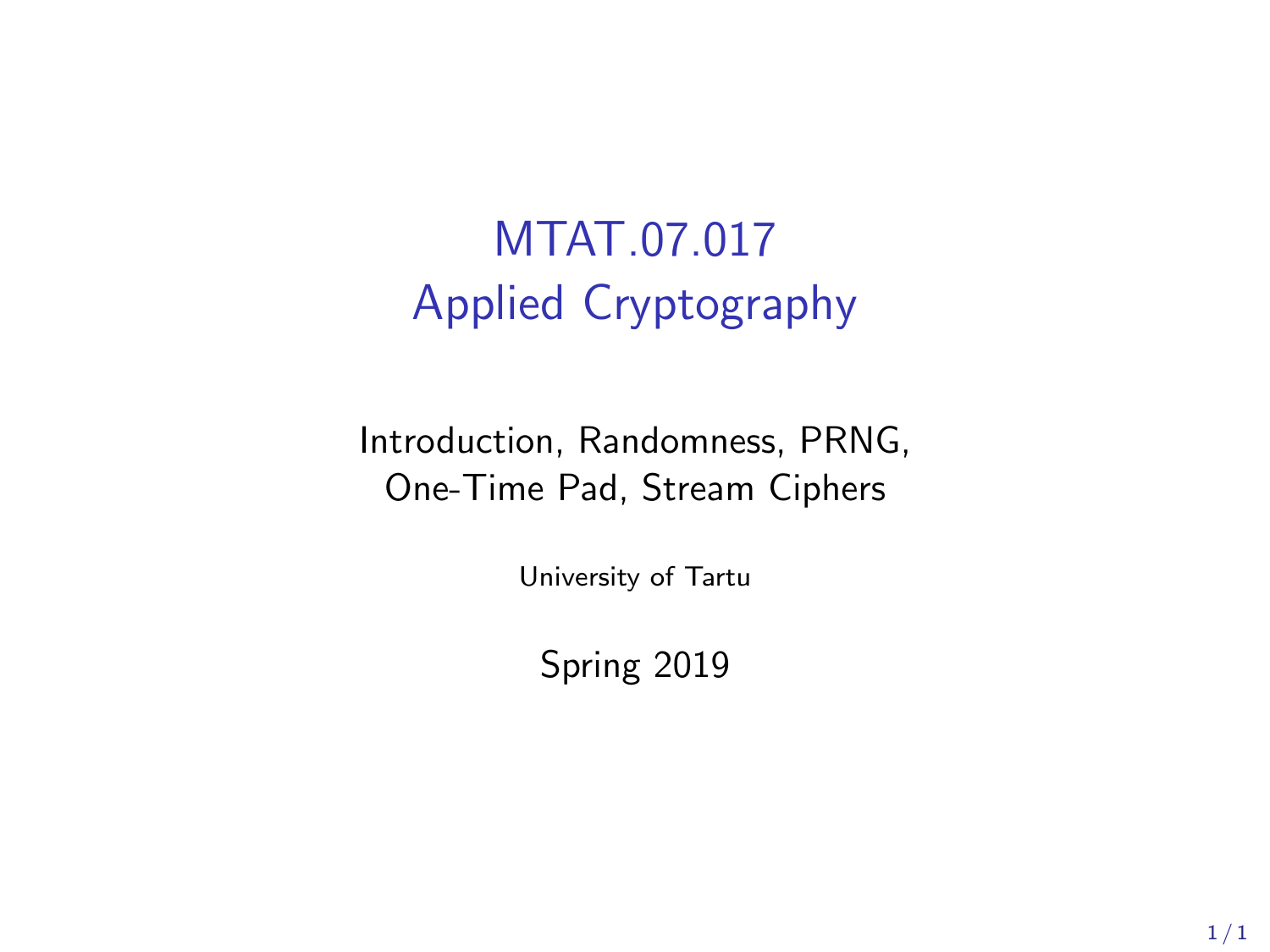### Who am 1?

Arnis Paršovs

MSc in Cyber Security Tallinn University of Technology, 2012

Computer Science PhD student at UT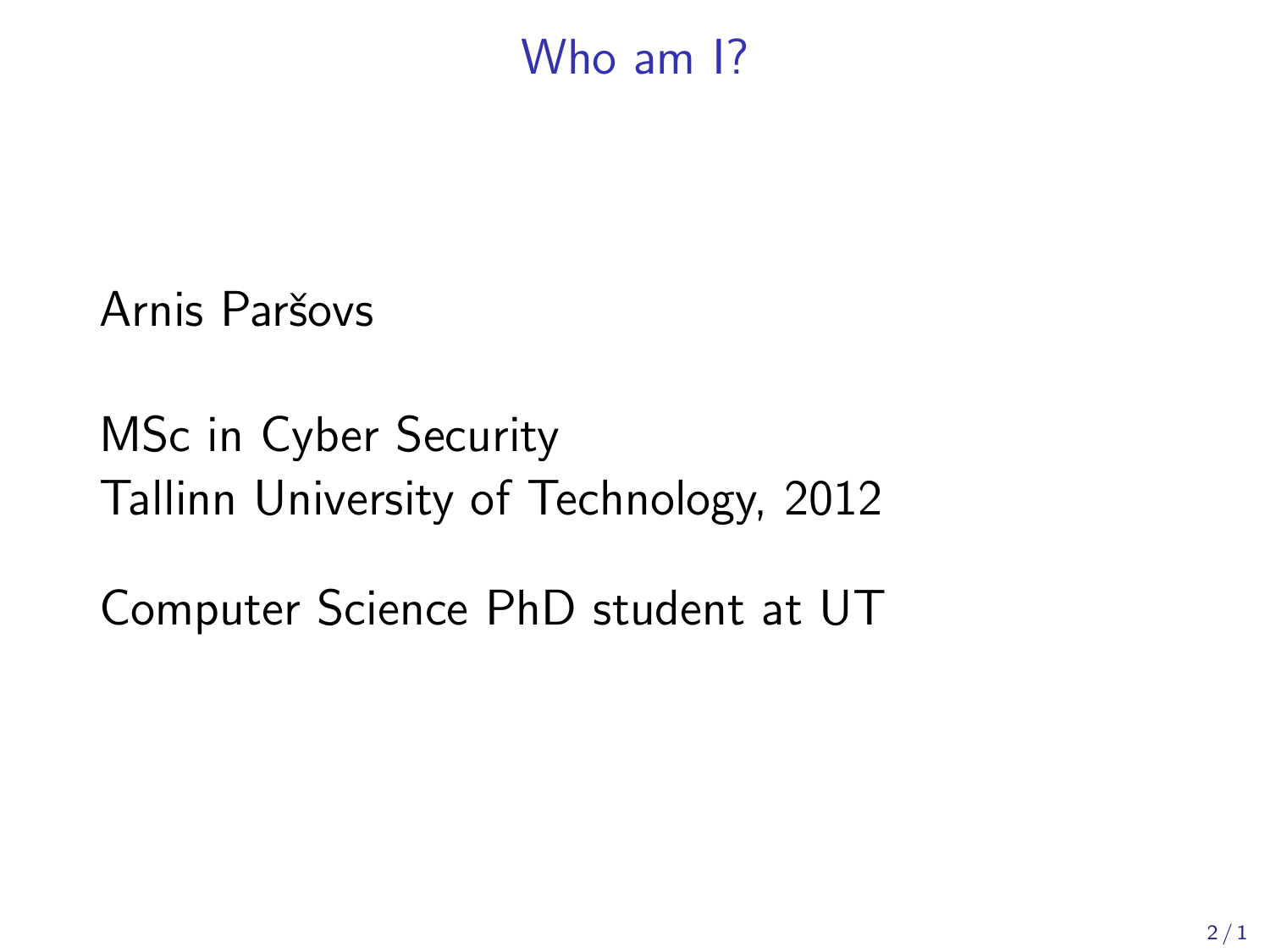### Who are you?

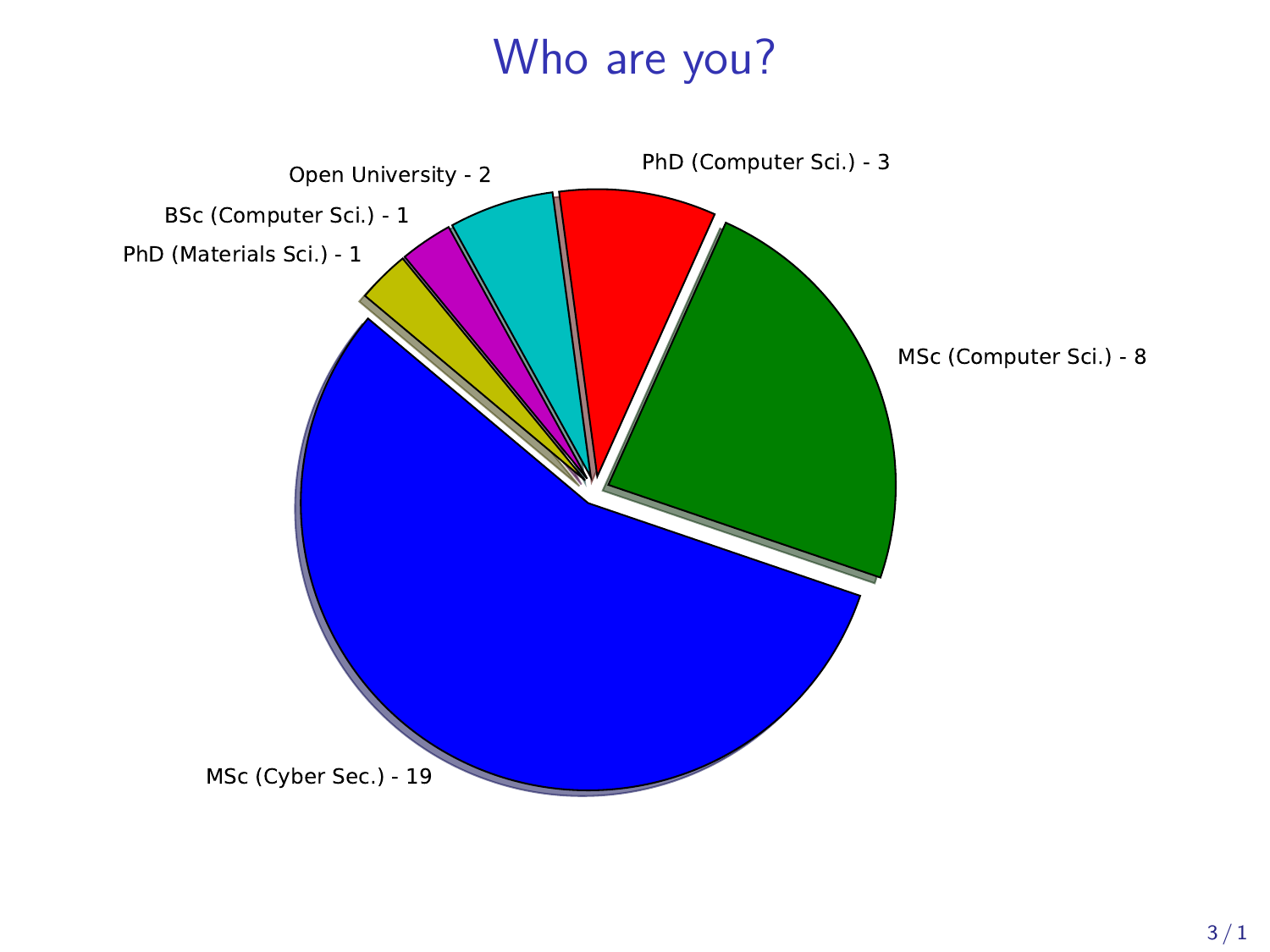## Crypto courses in UT

- Cryptology I
- Cryptographic protocols
- Cryptology II
- Quantum cryptography
- Topics of mathematics in cryptology
- Research seminar in cryptography
- Applied cryptography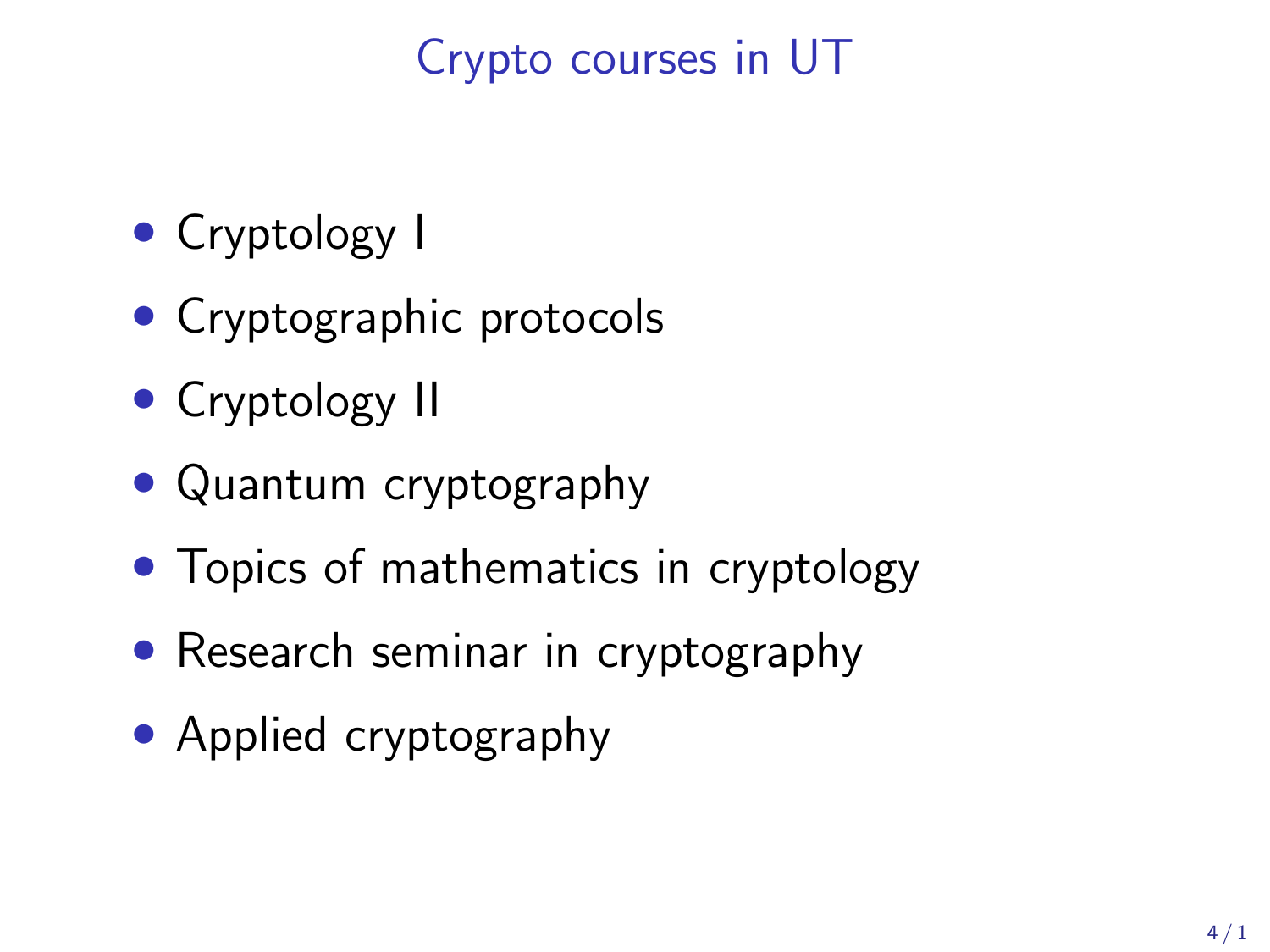## This course

- Practical course
- Learn by implementing
- $\bullet$  No proofs just intuition

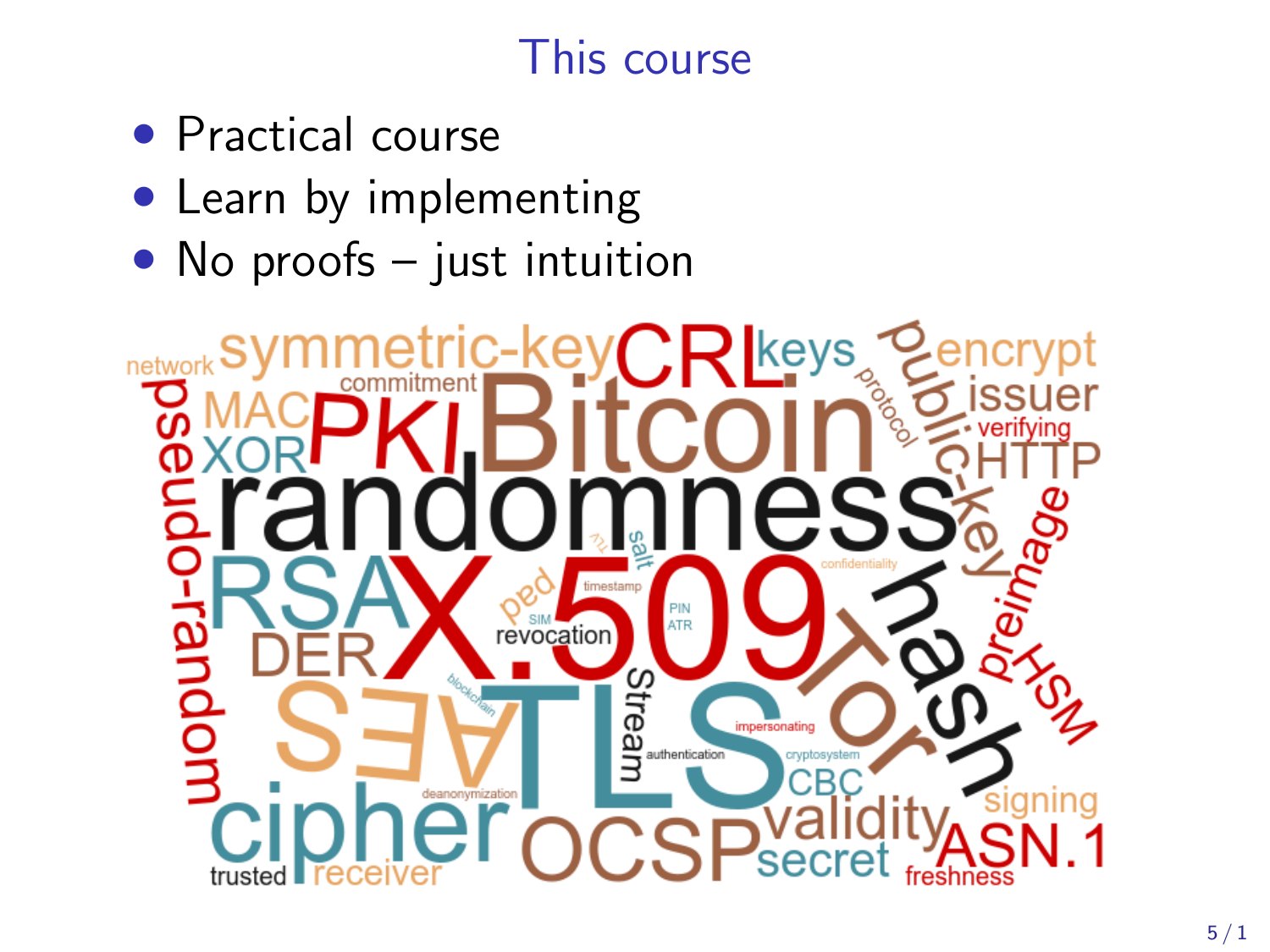### Course timeline

#### 16 weeks

- Lecture: Thu 10:15 12:00 (room 122)
- Practice: Thu 18:15 20:00 (room 405)

# 6 ECTS – 10 hours weekly

- 2 hours in class
- 8 hours on homework (may vary)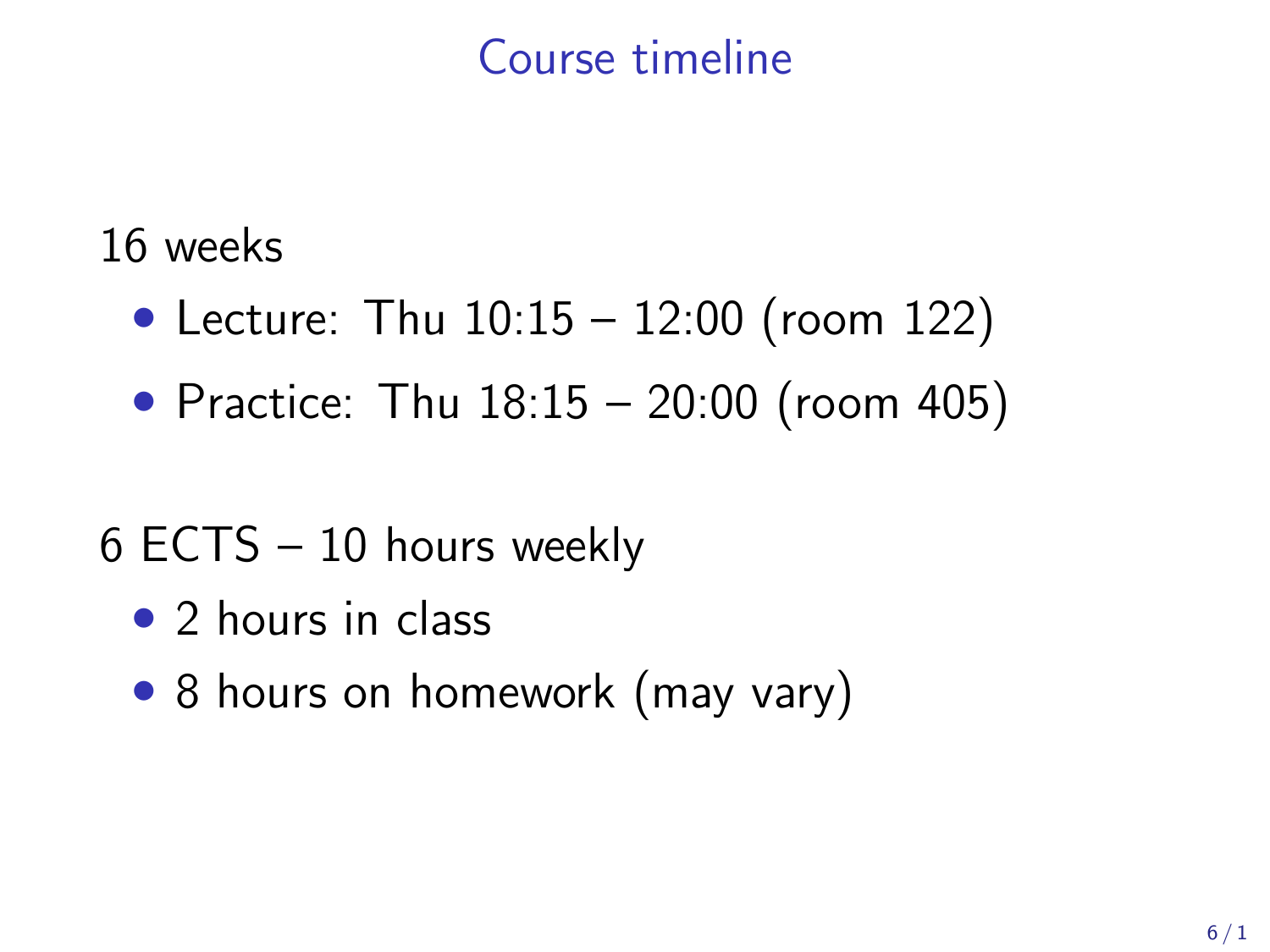## Grading

- Homework every week
- Homeworks give maximum 70% of the final grade
- Deadlines are strict!
	- Homework deadline beginning of the next lecture
	- Late submission gets 50% of the grade
	- Homeworks submitted later than 1 week after the deadline are not accepted!
- Exam gives another 30% of the final grade
	- Should be easy if you follow the lectures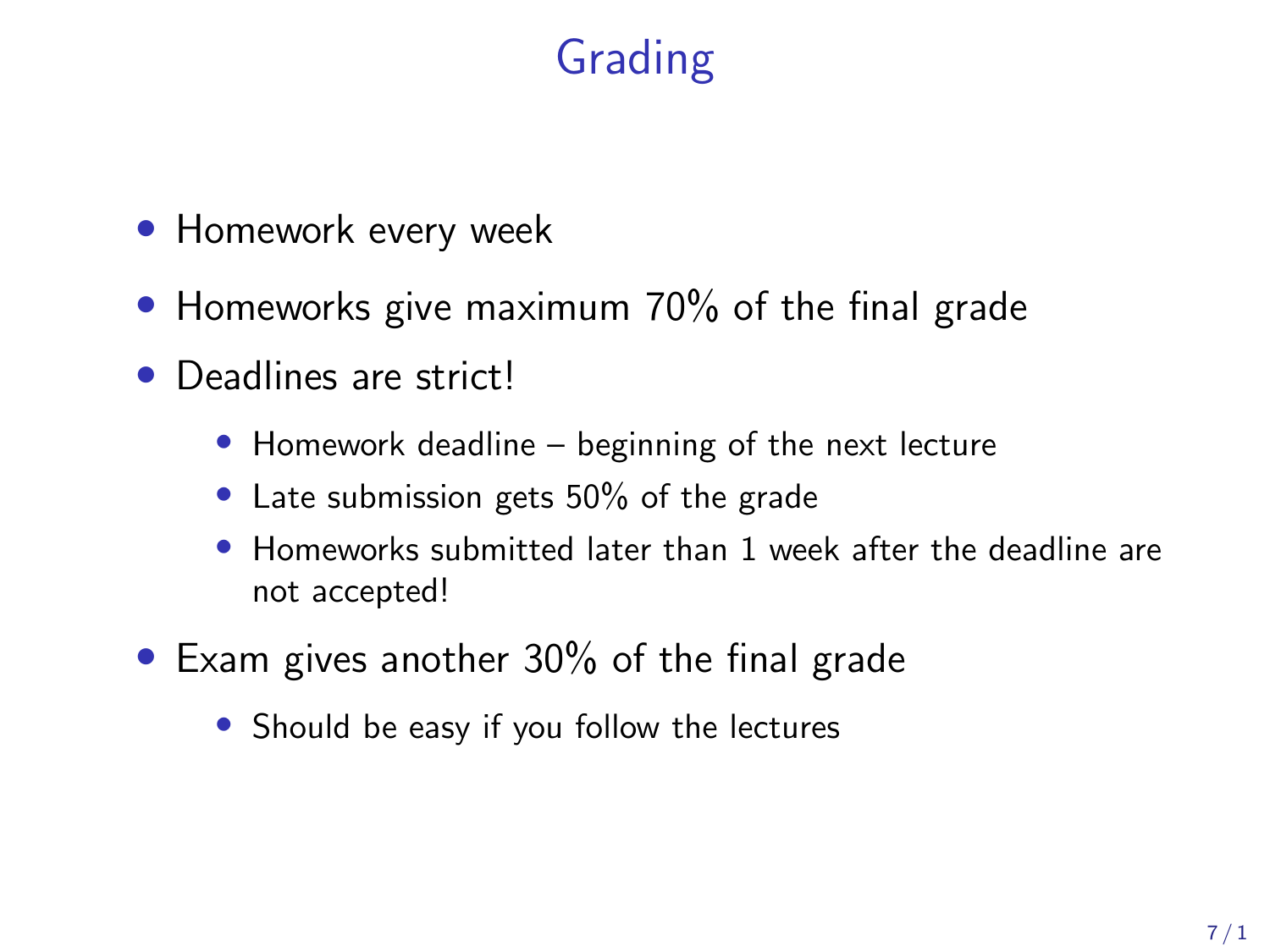#### Homework submission

- Homeworks must be implemented in Python version 2.7
	- Test environment: Ubuntu 18.04, Python 2.7.x
	- Python packages from Ubuntu package repository (not pip)
- Create a private Bitbucket repository and grant me 'read' privileges:

<https://bitbucket.org/appcrypto/2019/src/master/setup/>

- Add your repository to the course grading page at <https://cybersec.ee/appcrypto2019/>
- Homework templates will be published at course repository: <https://bitbucket.org/appcrypto/2019/>
- Feedback will be given using code comment feature
- Teaching assistance over e-mail not available
- Do not look on homework solutions of others!
	- Plagiarism cases will be handled in accordance with UT Plagiarism Policy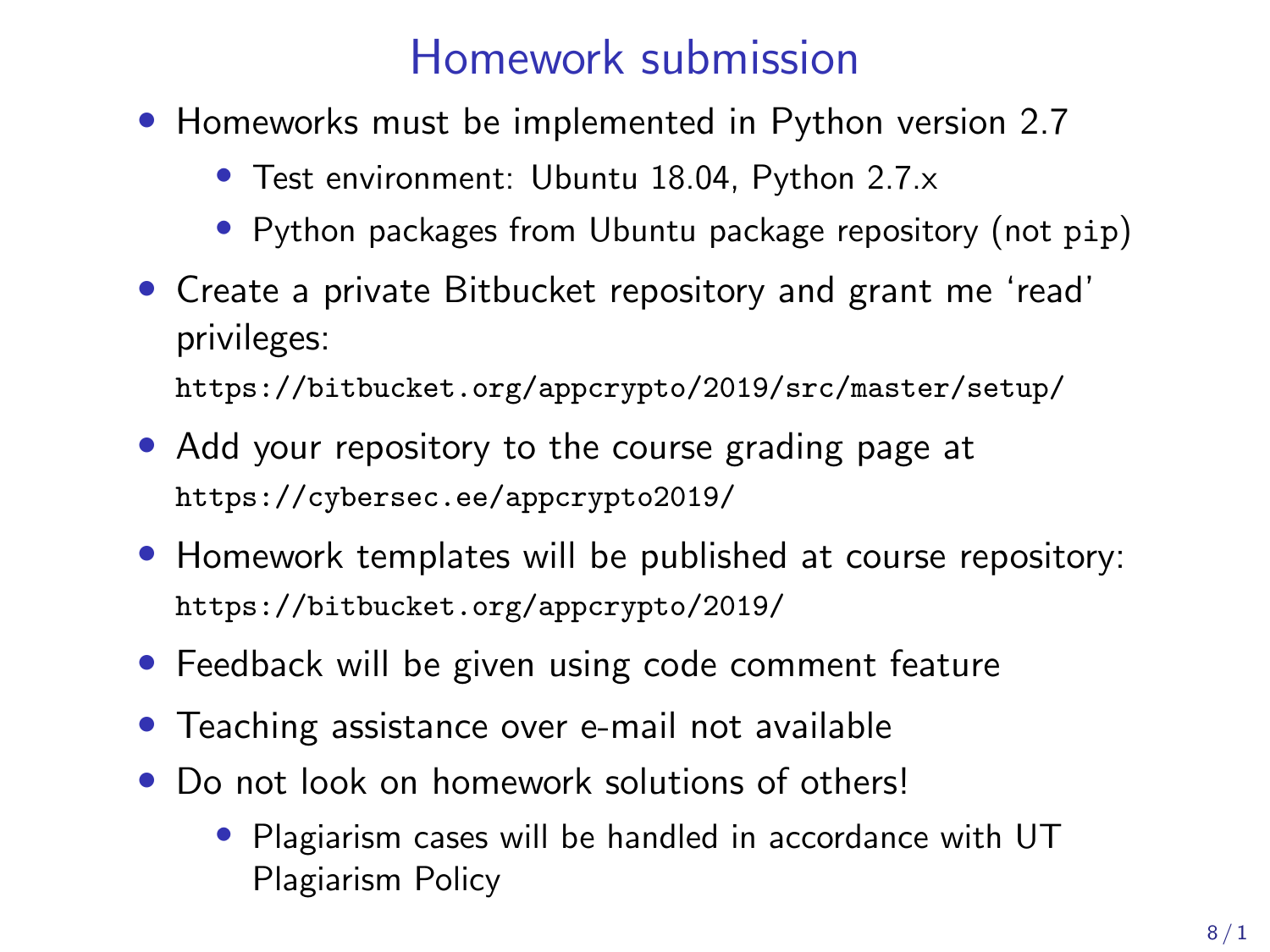### Academic Fraud

- It is academic fraud to collaborate with other people on work that is required to be completed and submitted individually.
- The homeworks in Applied Cryptography course are required to be completed and submitted invididually!
- You can help your peers to learn by explaining concepts, but don't provide them with answers or your own work!
	- If you don't see the borders work alone.
- Copying code samples from internet resources (e.g., stackoverflow.com) may be considered plagiarism:
	- the most basic building blocks may be OK
	- combination (composition) of building blocks is NOT OK
	- If you don't see the borders limit yourself to Python API documentation.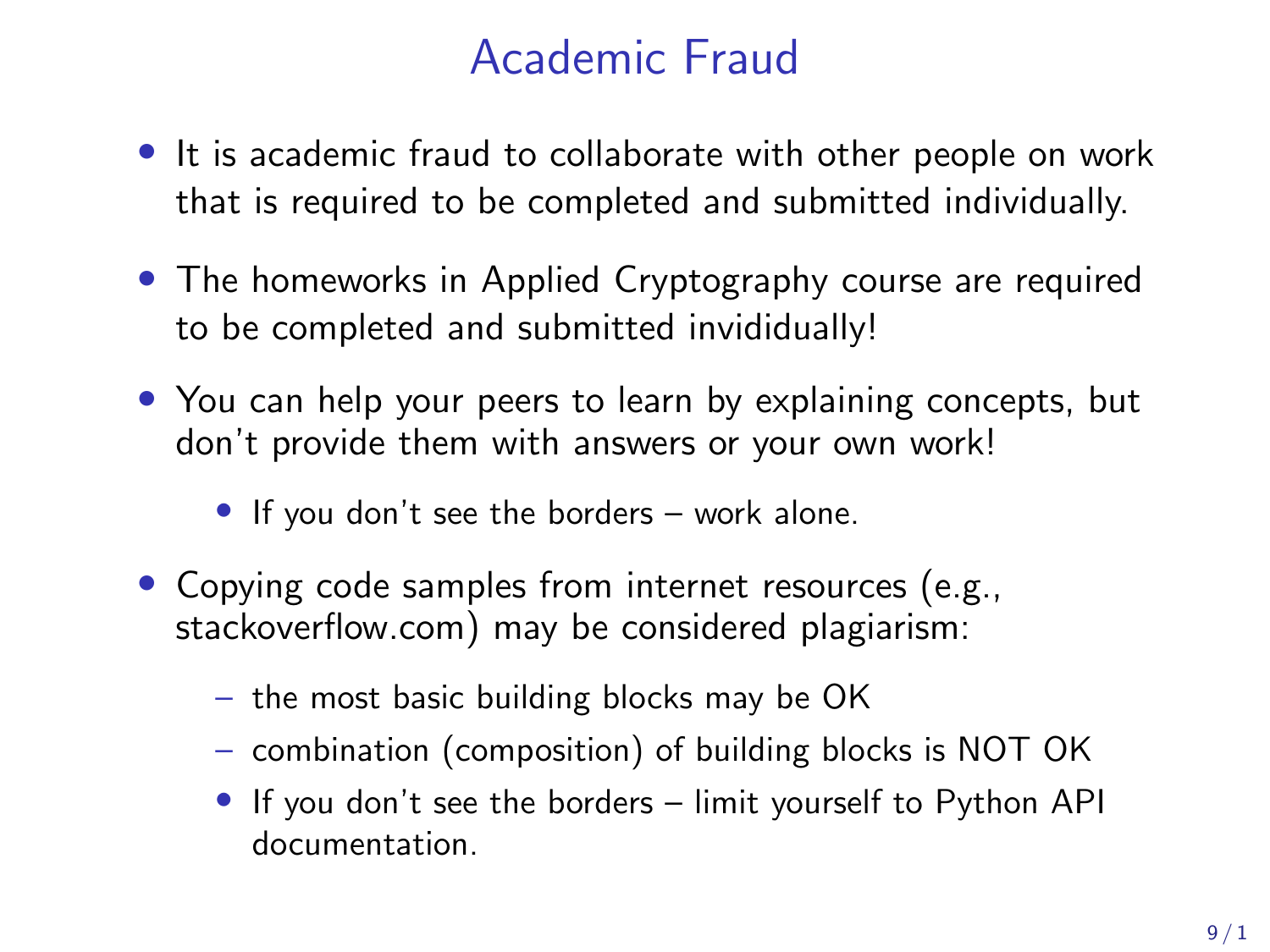## Randomness

- Where do we need randomness in real life?
- Why do we need randomness in crypto?
	- For keys, passwords, nonces, etc.
- What is random sequence?
	- Sequence of numbers that does not follow any deterministic pattern
	- None of the numbers can be predicted based on previous numbers
	- Has no description shorter than itself
	- Sequence of bits that cannot be compressed
- Where we can get random numbers?
	- Can we flip a coin to get a random number?
	- Can a computer program generate random numbers?
	- Thermal noise, photoelectric effect, quantum phenomena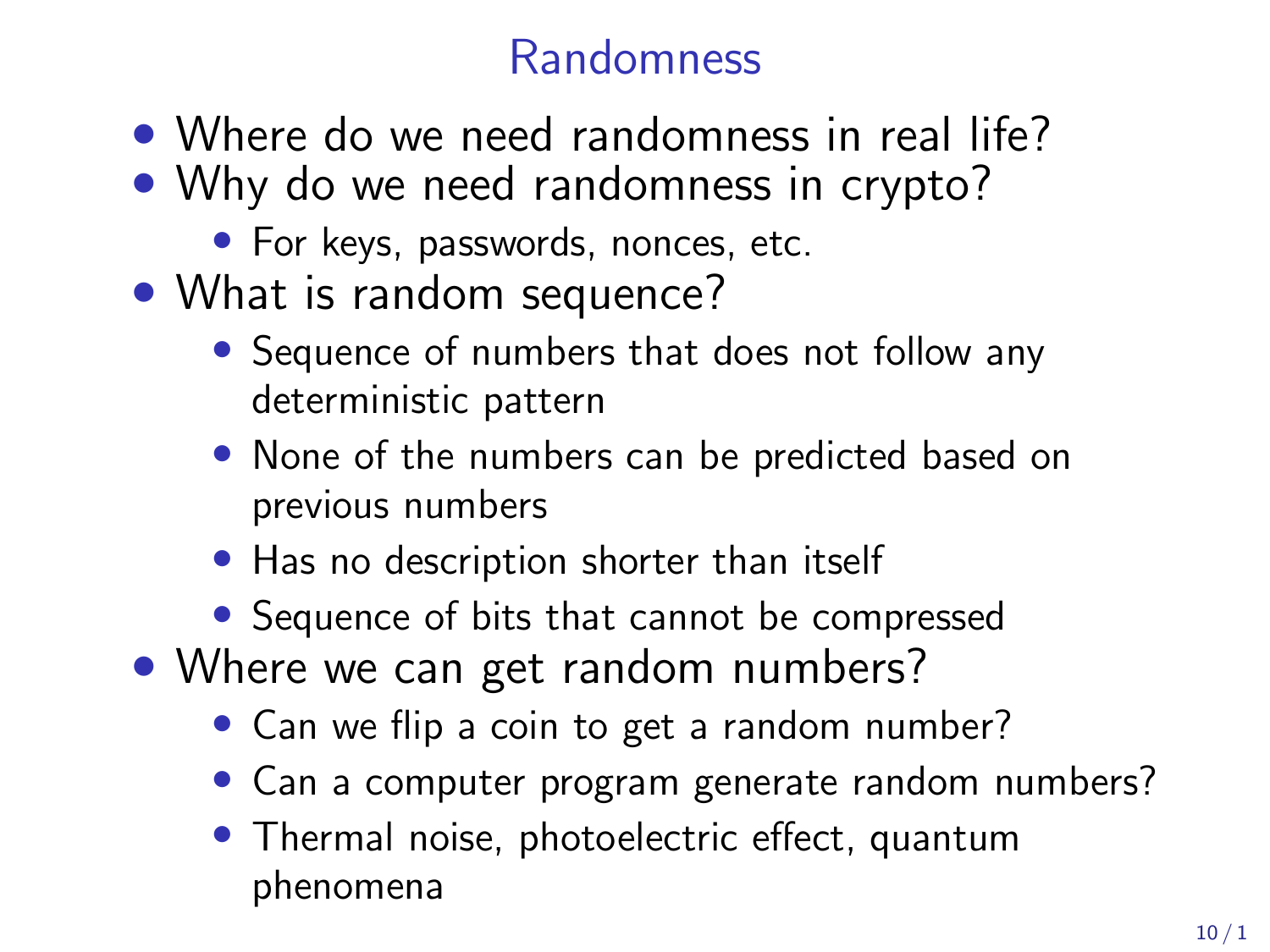### Pseudo-Random Number Generator (PRNG)

Deterministic algorithm that produces endless stream of numbers which are indistinguishable from truly random.

PRNG is initialized using (hopefully) random 'seed' value.

Linux /dev/urandom implementation:



Pseudo Random output stream based on "true" random key.

- Known part of the input does not allow to predict the output
- PRNG is used when true-RNG is not available
- Can be used to "extend" randomness
- Entropy of the output depends on the entropy of the input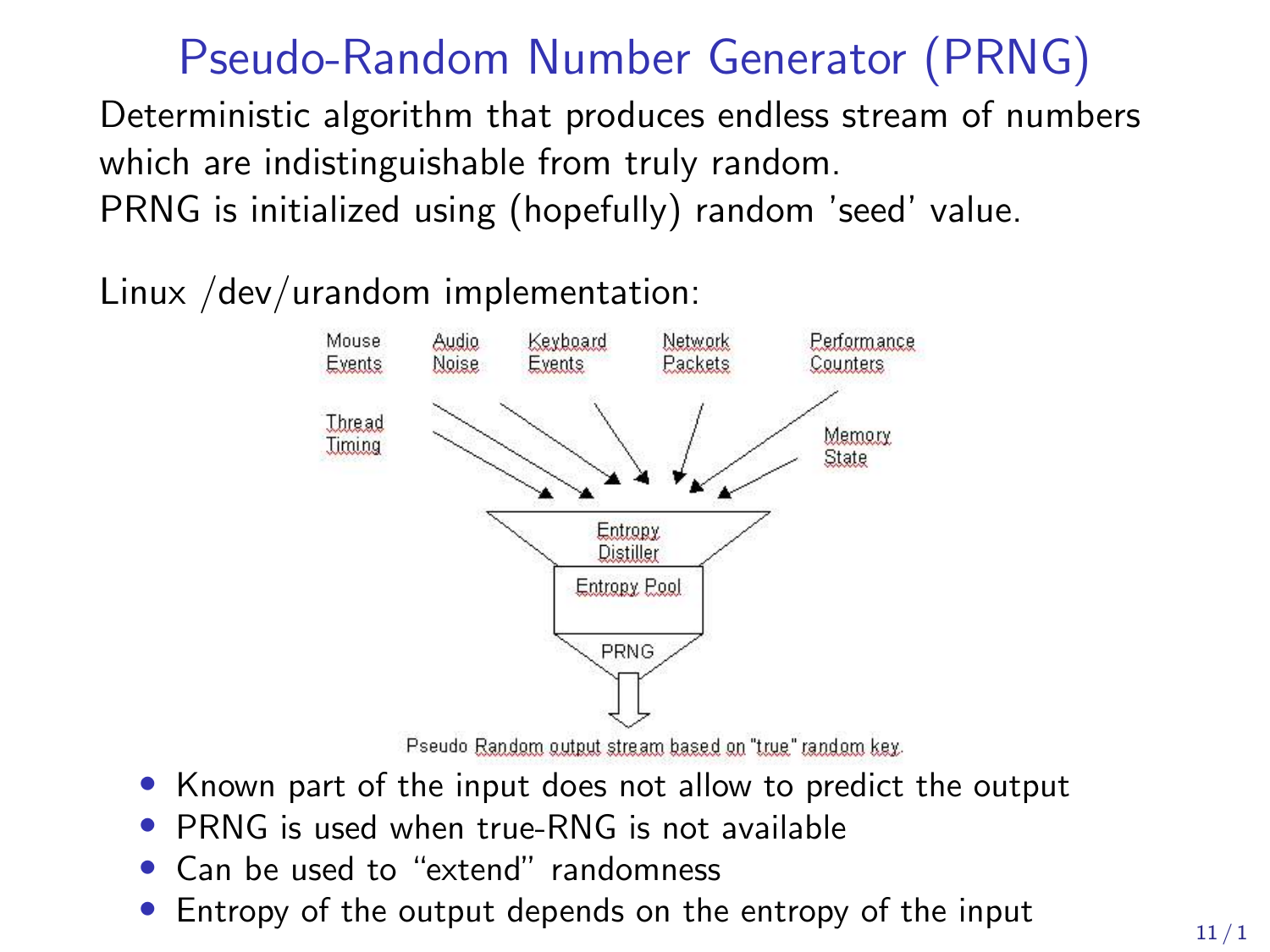#### Randomness

• Can we tell whether the sequence is random?

...41592653589... 3.141592653589793...

- $\ldots000000\ldots\ldots$ 
	- Statistical randomness tests
		- Able to "prove" non-randomness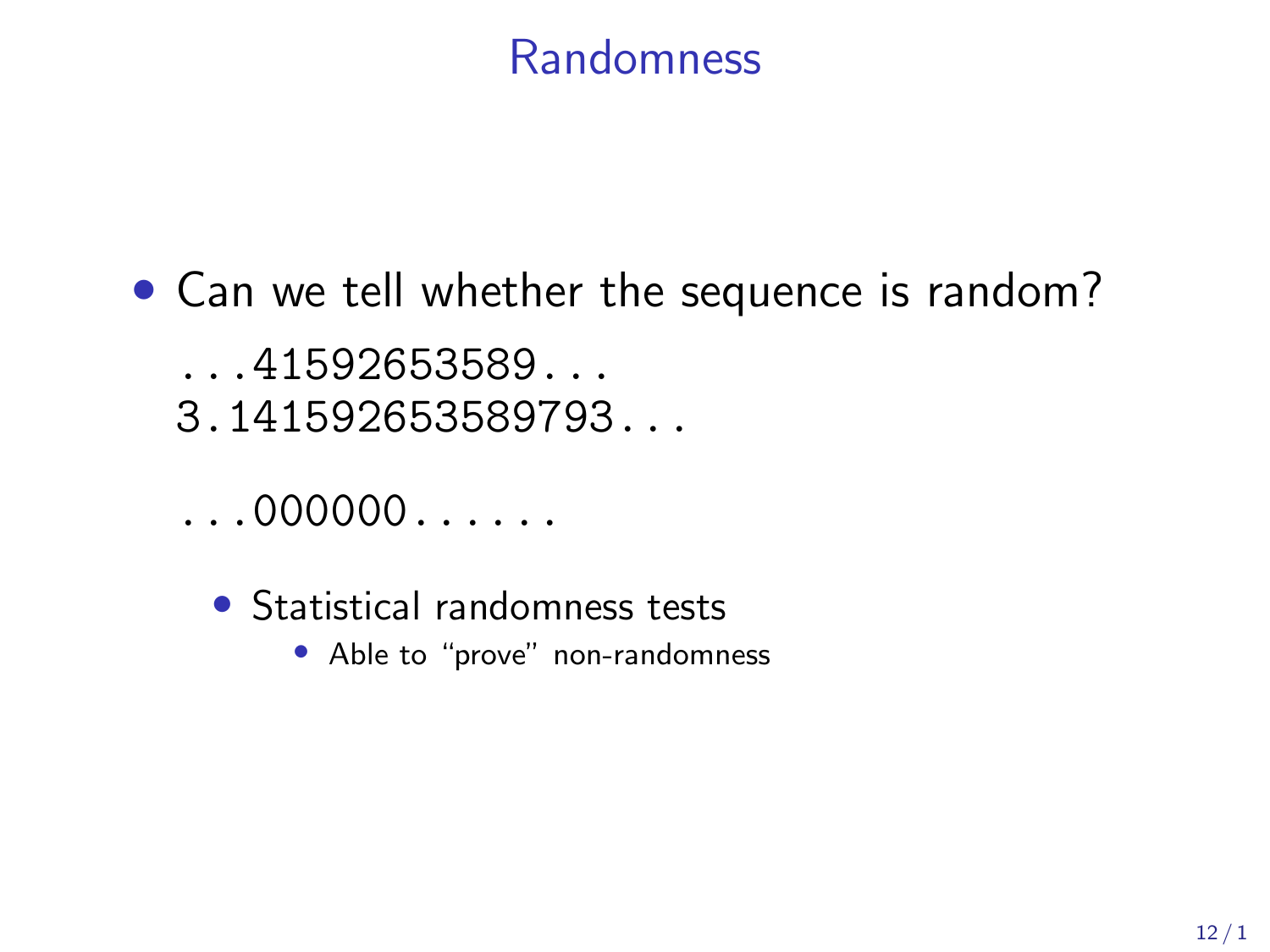#### Bits and Bytes

Bit string: 100010000011  $2^{11} + 2^7 + 2^1 + 2^0$ 

Most significant bit (msb) – left-most bit

Bytes - 8-bit collections (0-255)

Byte - basic addressable element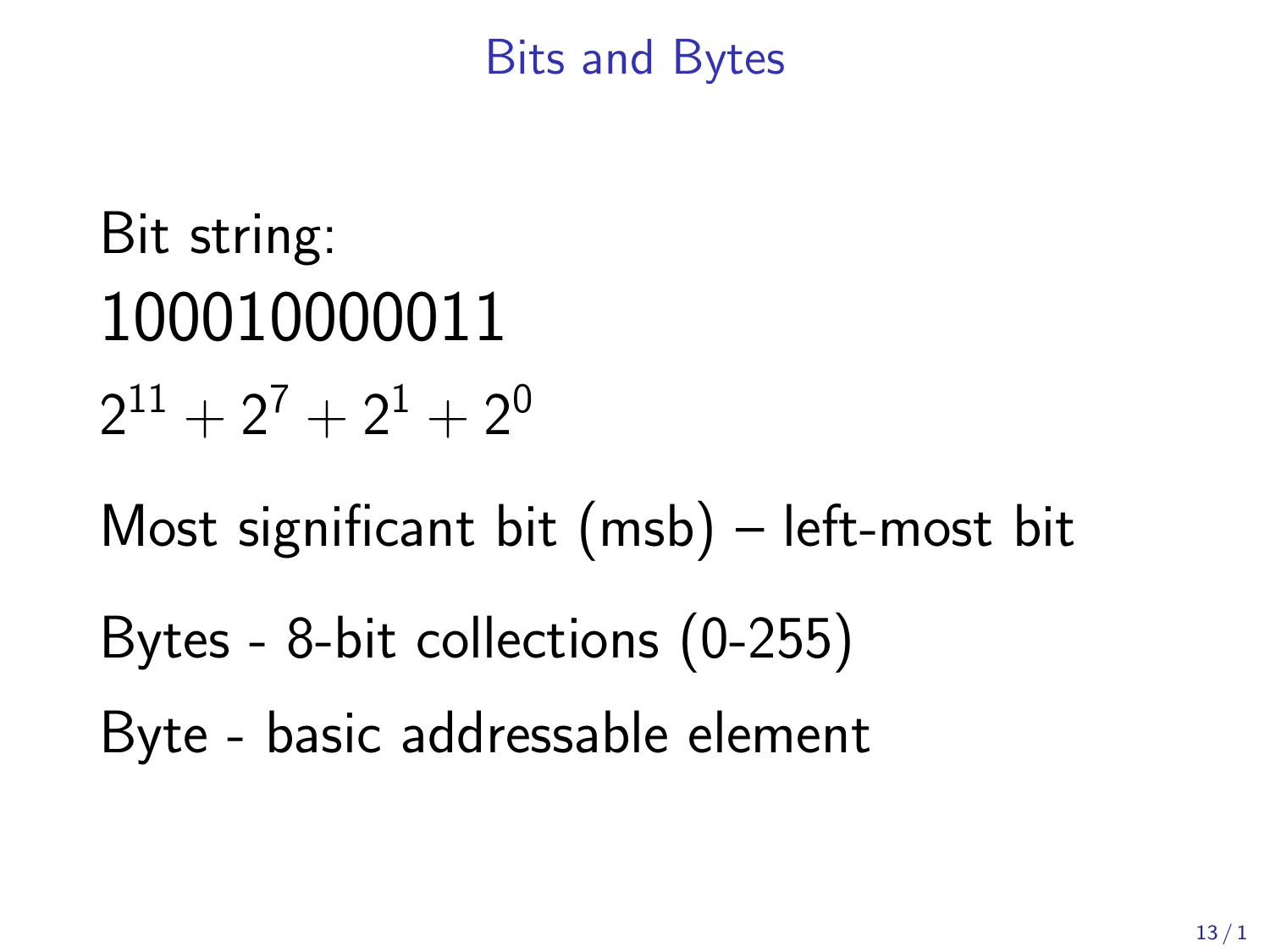### ASCII Table

| $\mathbf 0$  | <nul></nul>                                                                                                                                                                                                         | 32 | $<$ SPC>            | 64 | @            | 96  | ۰        | 128 | Ä | 160 | $\ddagger$       | 192 | غ                        | 224 | $\ddagger$   |
|--------------|---------------------------------------------------------------------------------------------------------------------------------------------------------------------------------------------------------------------|----|---------------------|----|--------------|-----|----------|-----|---|-----|------------------|-----|--------------------------|-----|--------------|
| $\mathbf{1}$ | <soh></soh>                                                                                                                                                                                                         | 33 | 1                   | 65 | Α            | 97  | a        | 129 | Å | 161 | o                | 193 | î                        | 225 |              |
| 2            | $<$ STX $>$                                                                                                                                                                                                         | 34 | $\boldsymbol{\eta}$ | 66 | B            | 98  | b        | 130 | Ç | 162 | ¢                | 194 | $\overline{\phantom{0}}$ | 226 |              |
| 3            | <etx< td=""><td>35</td><td>#</td><td>67</td><td>Ċ</td><td>99</td><td>c</td><td>131</td><td>É</td><td>163</td><td>£</td><td>195</td><td><math>\sqrt{}</math></td><td>227</td><td><math>\mathbf{r}</math></td></etx<> | 35 | #                   | 67 | Ċ            | 99  | c        | 131 | É | 163 | £                | 195 | $\sqrt{}$                | 227 | $\mathbf{r}$ |
| 4            | $<$ EOT>                                                                                                                                                                                                            | 36 | \$                  | 68 | D            | 100 | d        | 132 | Ñ | 164 | Ś                | 196 | f                        | 228 | $\%$         |
| 5            | $<$ ENQ >                                                                                                                                                                                                           | 37 | $\frac{0}{0}$       | 69 | E            | 101 | e        | 133 | Ö | 165 | ۰                | 197 | $\approx$                | 229 | Â            |
| 6            | $<$ ACK $>$                                                                                                                                                                                                         | 38 | 8                   | 70 | F            | 102 | f        | 134 | Ü | 166 | 1                | 198 | Δ                        | 230 | Ê            |
| 7            | $<$ BEL>                                                                                                                                                                                                            | 39 | ×.                  | 71 | G            | 103 | q        | 135 | á | 167 | ß                | 199 | $\propto$                | 231 | Á            |
| 8            | $<$ BS>                                                                                                                                                                                                             | 40 |                     | 72 | Η            | 104 | h        | 136 | à | 168 | $\circledR$      | 200 | $\boldsymbol{v}$         | 232 | Ë            |
| 9            | $<$ TAB>                                                                                                                                                                                                            | 41 | $\lambda$           | 73 | I            | 105 |          | 137 | â | 169 | ©                | 201 | $\cdots$                 | 233 | È            |
| 10           | $<$ LF>                                                                                                                                                                                                             | 42 | $\ast$              | 74 | J            | 106 |          | 138 | ä | 170 | TM               | 202 |                          | 234 |              |
| 11           | <vt></vt>                                                                                                                                                                                                           | 43 | $+$                 | 75 | K            | 107 | k        | 139 | ã | 171 | ٠                | 203 | À                        | 235 | Î            |
| 12           | $<$ FF $>$                                                                                                                                                                                                          | 44 | x                   | 76 | L            | 108 |          | 140 | å | 172 | .,               | 204 | Ã                        | 236 | Ï            |
| 13           | $<$ CR>                                                                                                                                                                                                             | 45 | ٠                   | 77 | M            | 109 | m        | 141 | Ç | 173 | $\neq$           | 205 | Õ                        | 237 | Ì            |
| 14           | $<$ SO>                                                                                                                                                                                                             | 46 | ä,                  | 78 | Ν            | 110 | n        | 142 | é | 174 | Æ                | 206 | Œ                        | 238 | Ó            |
| 15           | $<$ SI $>$                                                                                                                                                                                                          | 47 | 7                   | 79 | $\circ$      | 111 | $\circ$  | 143 | è | 175 | Ø                | 207 | œ                        | 239 | Ô            |
| 16           | $<$ DLE>                                                                                                                                                                                                            | 48 | 0                   | 80 | P            | 112 | p        | 144 | ê | 176 | $^{\circ}$       | 208 | $\qquad \qquad -$        | 240 |              |
| 17           | $<$ DC1 >                                                                                                                                                                                                           | 49 | $\mathbf{1}$        | 81 | Q            | 113 | q        | 145 | ë | 177 | $\pm$            | 209 | $\overline{\phantom{0}}$ | 241 | Ò            |
| 18           | $<$ DC2>                                                                                                                                                                                                            | 50 | $\overline{2}$      | 82 | R            | 114 | r        | 146 |   | 178 | $\leq$           | 210 | $\boldsymbol{\pi}$       | 242 | Ú            |
| 19           | $<$ DC3>                                                                                                                                                                                                            | 51 | 3                   | 83 | S            | 115 | s        | 147 |   | 179 | ż                | 211 | $^{\prime\prime}$        | 243 | Û            |
| 20           | $<$ DC4>                                                                                                                                                                                                            | 52 | 4                   | 84 | T            | 116 | t        | 148 |   | 180 | ¥                | 212 | ٠                        | 244 | ù            |
| 21           | $<$ NAK>                                                                                                                                                                                                            | 53 | 5                   | 85 | Ü            | 117 | u        | 149 | ï | 181 | μ                | 213 | ٠                        | 245 |              |
| 22           | $<$ SYN                                                                                                                                                                                                             | 54 | 6                   | 86 | v            | 118 | v        | 150 | ñ | 182 | a                | 214 | ÷                        | 246 |              |
| 23           | $<$ ETB $>$                                                                                                                                                                                                         | 55 | $\overline{7}$      | 87 | W            | 119 | w        | 151 | ó | 183 | Σ                | 215 | $\Diamond$               | 247 |              |
| 24           | $<$ CAN $>$                                                                                                                                                                                                         | 56 | 8                   | 88 | x            | 120 | $\times$ | 152 | ò | 184 | $\overline{\Pi}$ | 216 | ÿ                        | 248 |              |
| 25           | $<$ EM>                                                                                                                                                                                                             | 57 | 9                   | 89 | Υ            | 121 | ٧        | 153 | ô | 185 | п                | 217 | Ϋ                        | 249 |              |
| 26           | $<$ SUB $>$                                                                                                                                                                                                         | 58 |                     | 90 | Z            | 122 | z        | 154 | ö | 186 | ſ                | 218 | 7                        | 250 |              |
| 27           | $<$ ESC>                                                                                                                                                                                                            | 59 | $\lambda$           | 91 |              | 123 | ₹        | 155 | õ | 187 | a                | 219 | €                        | 251 | ó            |
| 28           | $<$ FS >                                                                                                                                                                                                            | 60 | $\,<$               | 92 | V            | 124 |          | 156 | ú | 188 | $\circ$          | 220 | $\epsilon$               | 252 |              |
| 29           | $<$ GS $>$                                                                                                                                                                                                          | 61 | $=$                 | 93 | <sup>1</sup> | 125 | Y        | 157 | ù | 189 | Ω                | 221 | >                        | 253 | ú            |
| 30           | $<$ RS>                                                                                                                                                                                                             | 62 | $\geq$              | 94 | $\land$      | 126 | $\sim$   | 158 | û | 190 | æ                | 222 | fi                       | 254 |              |
| 31           | $<$ US>                                                                                                                                                                                                             | 63 | J.                  | 95 |              | 127 | $<$ DEL> | 159 | ü | 191 | $\sigma$         | 223 | fl                       | 255 |              |

<http://www.asciitable.com/>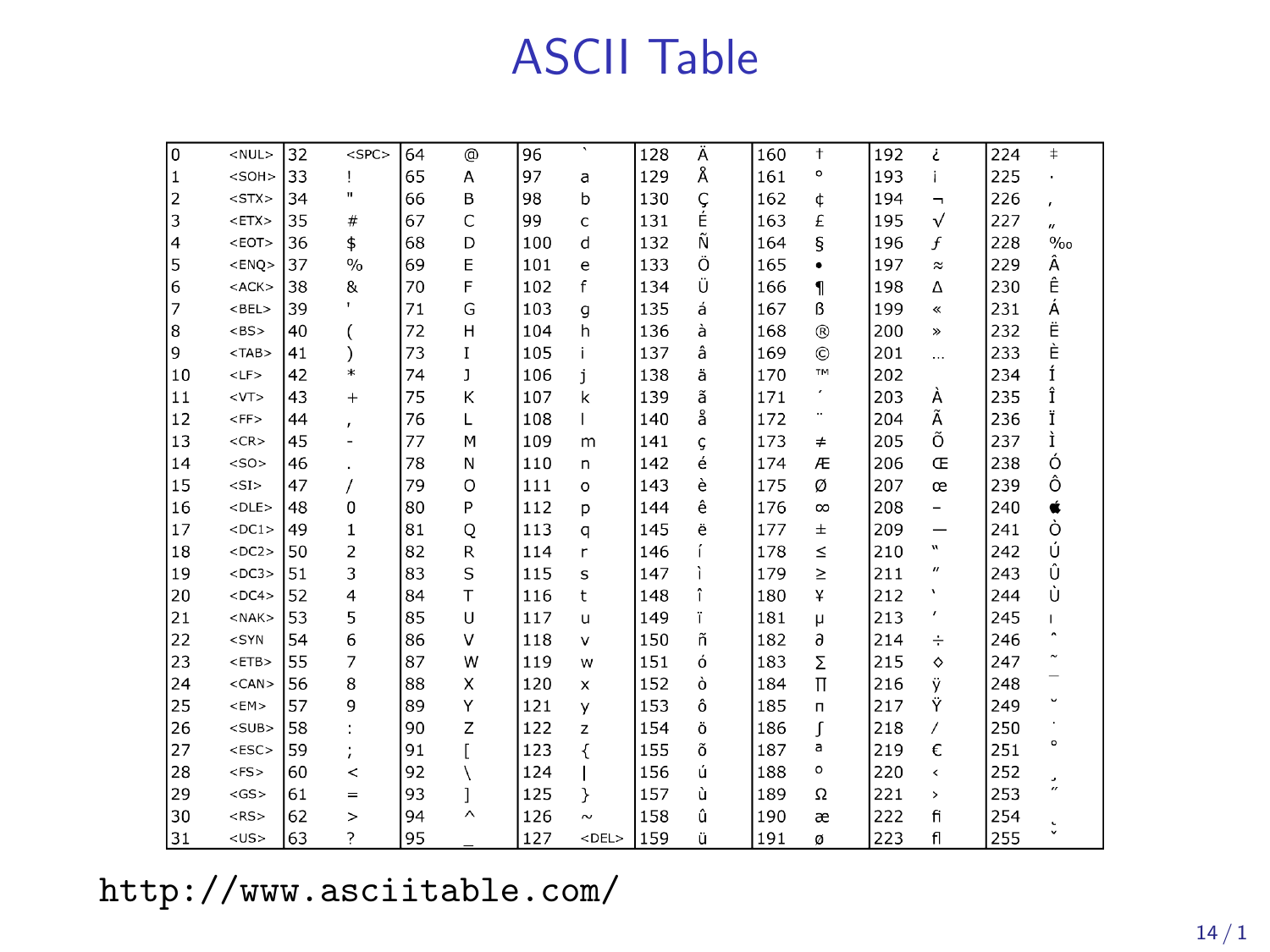## Hexadecimal (Base16) Encoding

| Hex | Value          | Binary |
|-----|----------------|--------|
| '0' | 0              | 0000   |
| '1' | $\mathbf 1$    | 0001   |
| '2' | $\overline{2}$ | 0010   |
| '3' | 3              | 0011   |
| '4' | 4              | 0100   |
| '5' | 5              | 0101   |
| 6'  | 6              | 0110   |
| '7' | 7              | 0111   |
| '8' | 8              | 1000   |
| '9' | 9              | 1001   |
| 'A' | 10             | 1010   |
| 'B' | 11             | 1011   |
| 'C' | 12             | 1100   |
| 'D' | 13             | 1101   |
| Έ'  | 14             | 1110   |
| 'F  | 15             | 1111   |

- One hex symbol represents 4 bits
- Two hex sumbols needed to represent a byte

$$
2E = 0010 1110
$$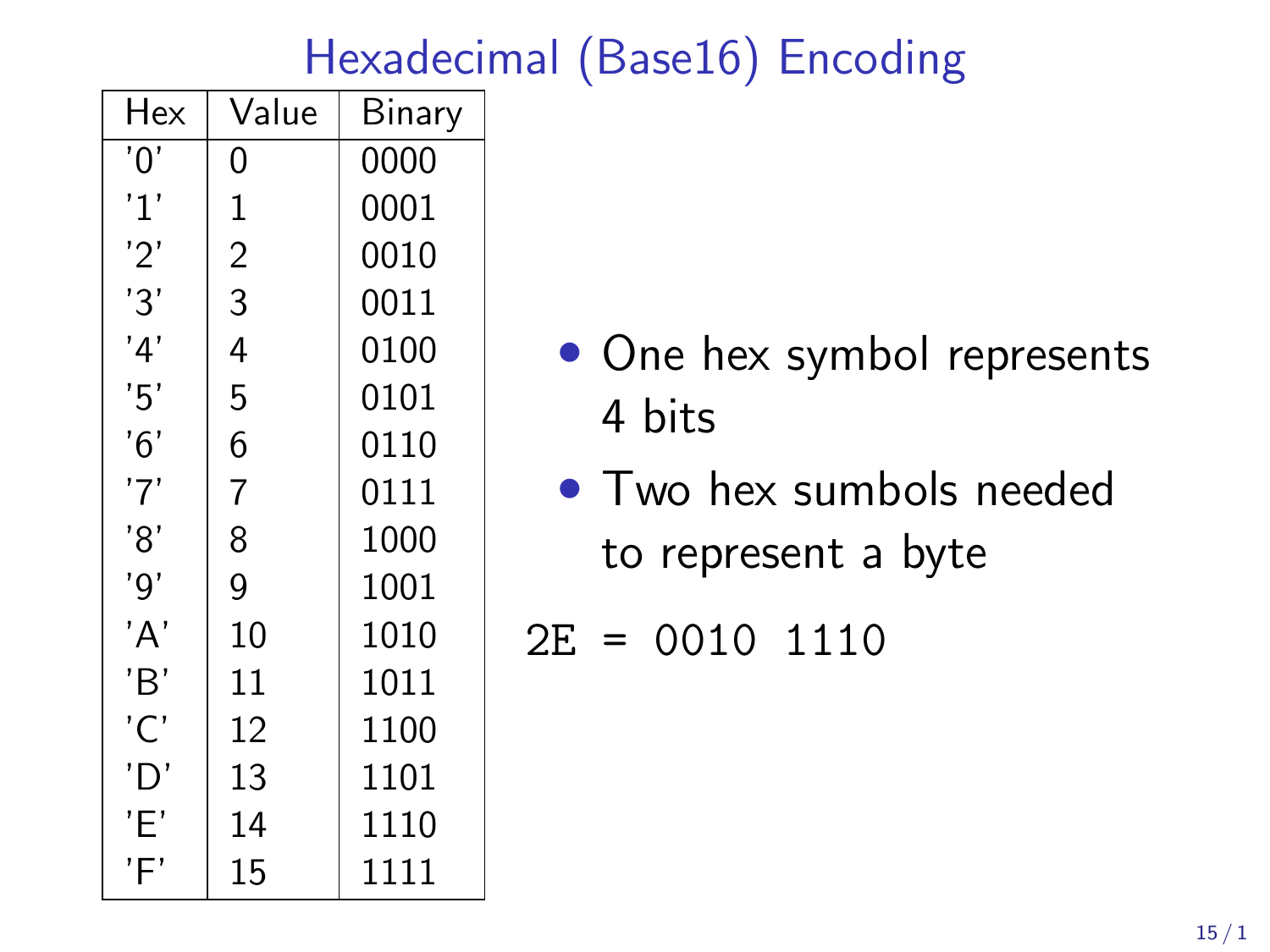### Base64 encoding

bn+ITbj/TRwcSAwT8CZnFZN0me5/AGdFIGNLBPPo 7Nc07T6XTpsTw0QxnM++9xJXKkEEcaEn2Vo9MiAV PVUR5PsFGKZbL7coPRdHDO58RokCF4aizWv6+Dqg 0lsXsmXliWusnOQ==

- Can represent binary data using printable characters
- Base64 encoded data approximately 33% larger

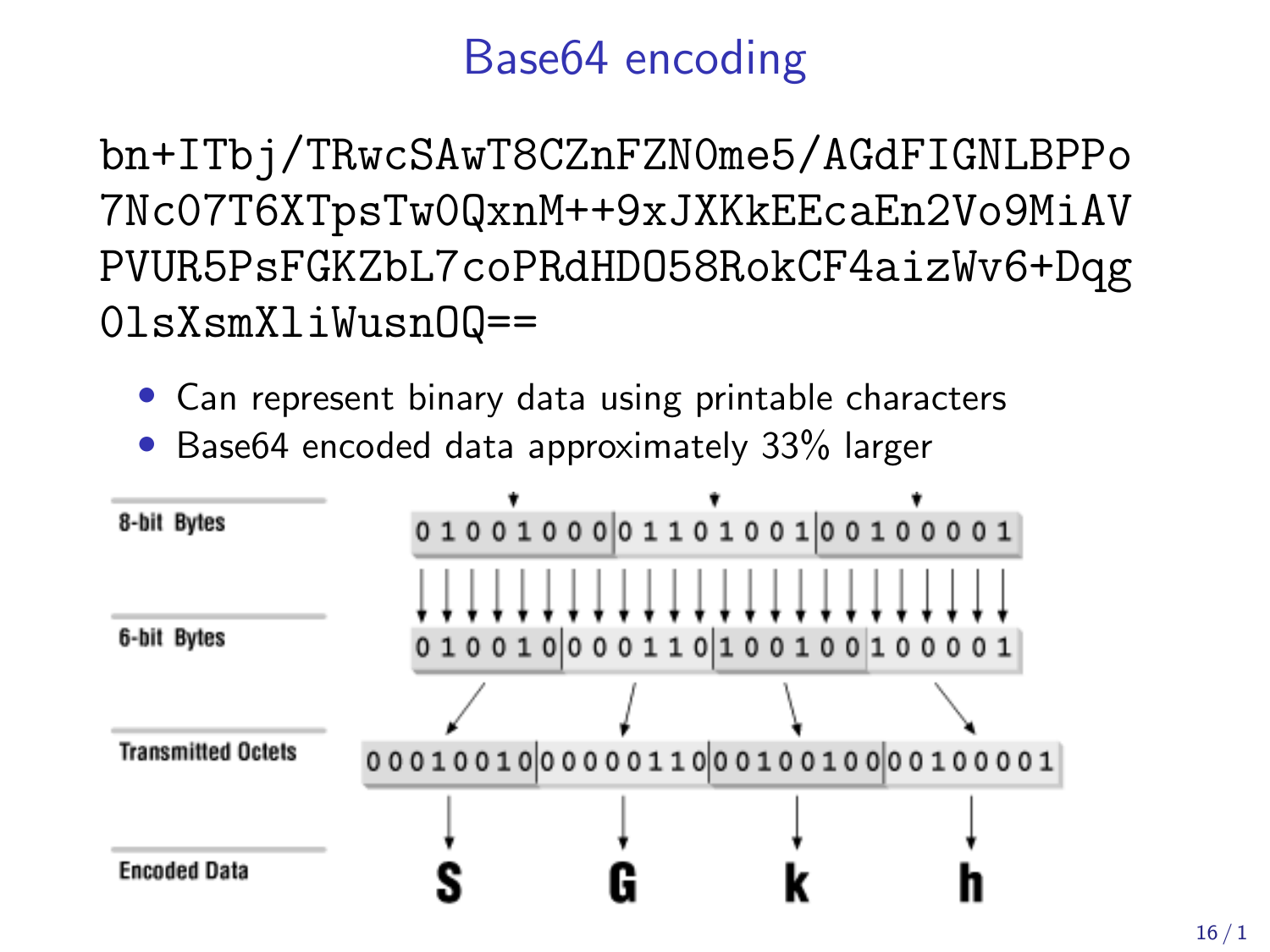## Bitwise operations

#### AND:

| • extract partion of bit<br>string | 00111100<br>00000110 (bit mask)<br>00000100 (AND)      | >> 60 & 6<br>4    |
|------------------------------------|--------------------------------------------------------|-------------------|
| OR:                                |                                                        |                   |
| • set specific bits<br>XOR:        | 1 1 1 1 0 0<br>0 O<br>00000110<br>0 0 1 1 1 1 1 0 (OR) | >> 60 16<br>62    |
| • flip specific bits               | 111100<br>0 O<br>00000110<br>0 0 1 1 1 0 1 0 (XOR)     | $>> 60$ ^ 6<br>58 |
| Shift:                             |                                                        |                   |
| • shift and pad with 0             | 00111100<br>$0 0 0 0 1 1 1 1$ (right shift by two)     | >> 60 >> 2<br>15  |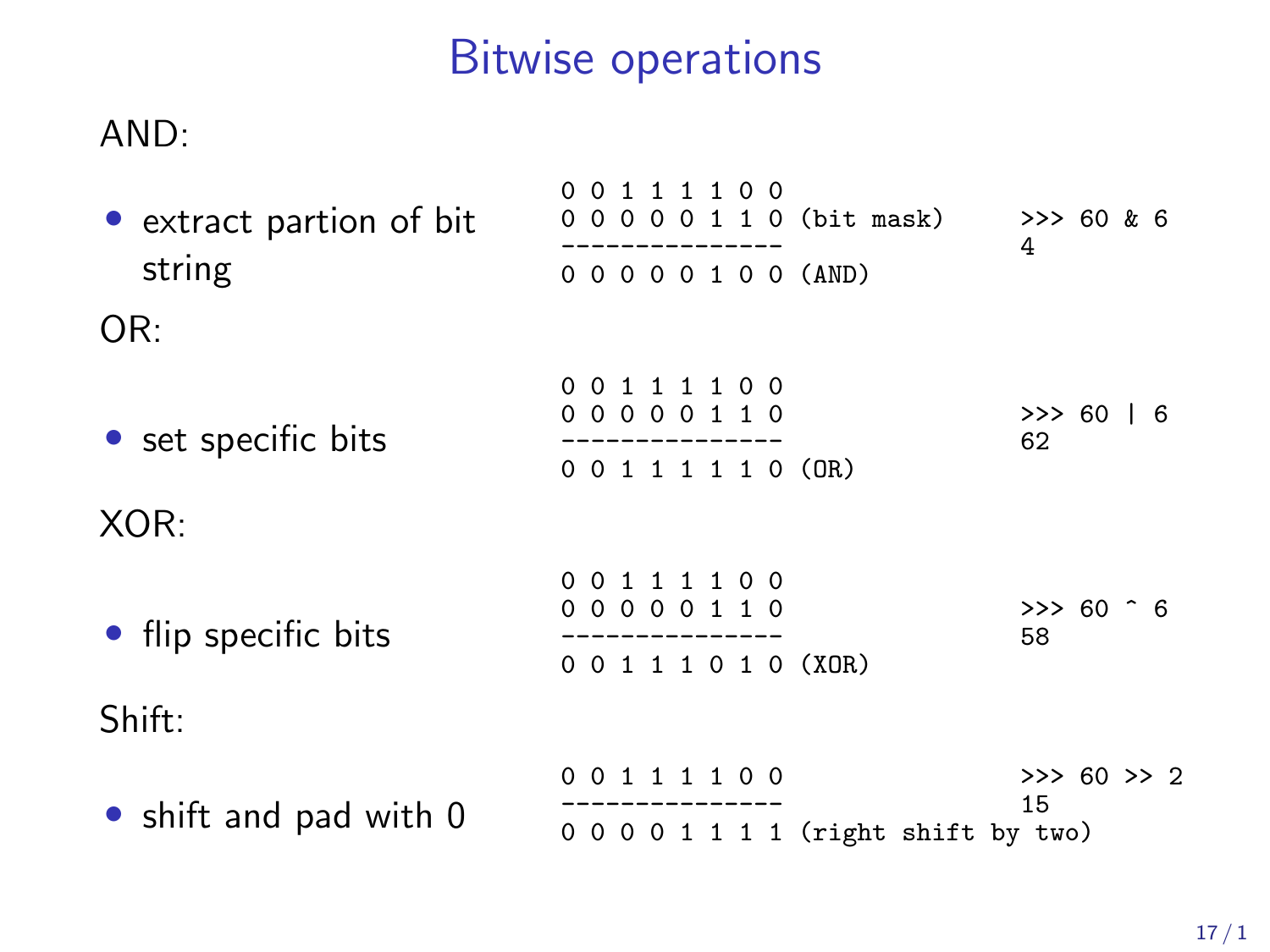Bitwise operations: AND

• Extract bits we are interested in Example:

0 0 1 1 1 1 0 0 0 0 0 0 0 1 1 0 (bit mask)

--------------- 0 0 0 0 0 1 0 0 (AND)

Python:

>>> 60 & 6 4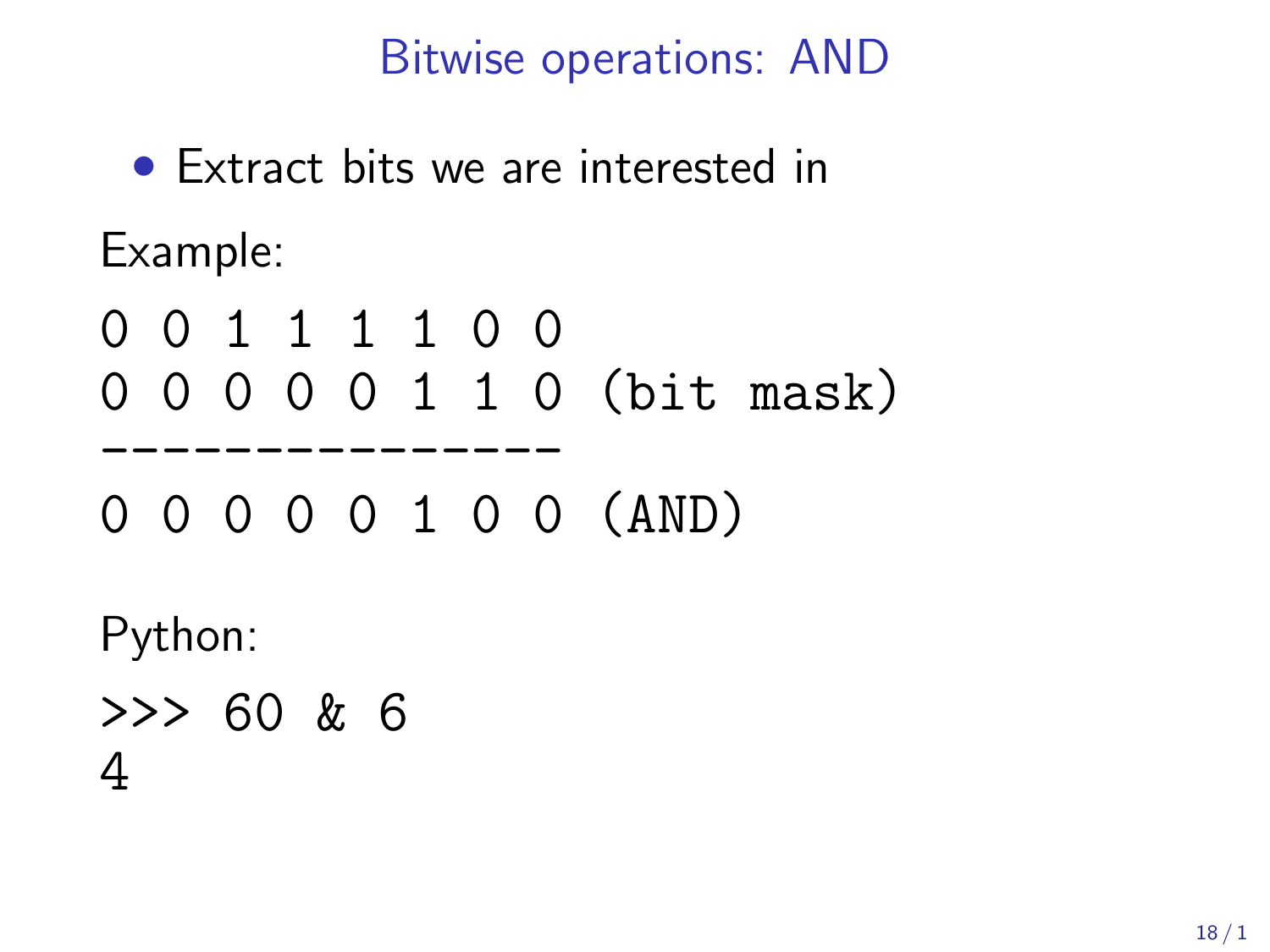### Bitwise operations: OR

• Set specific bits

Example:

- 0 0 1 1 1 1 0 0 0 0 0 0 0 1 1 0
- --------------- 0 0 1 1 1 1 1 0 (OR)

Python:

>>> 60 | 6 62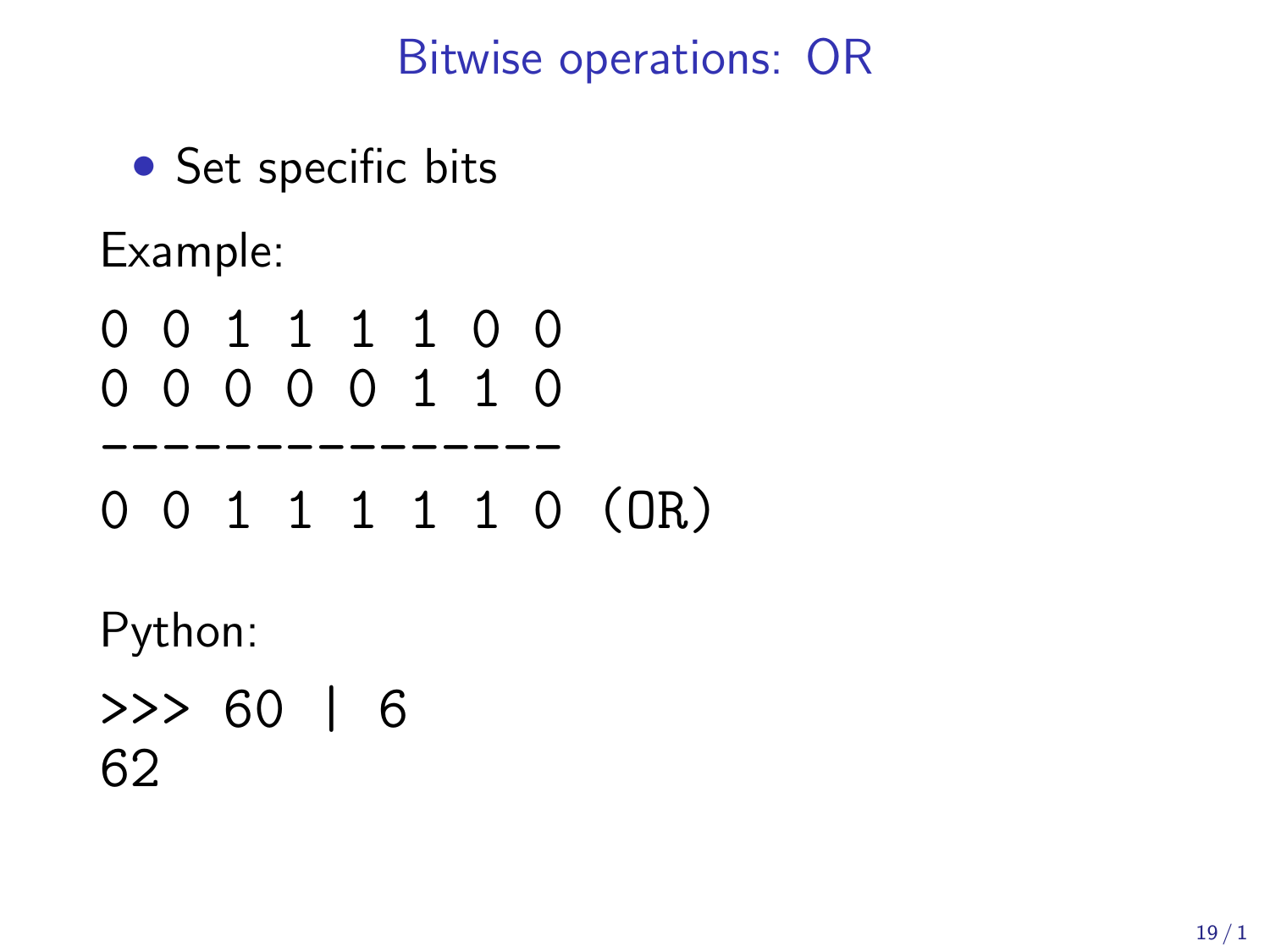### Bitwise operations: XOR

• Flip specific bits

Example:

- 0 0 1 1 1 1 0 0 0 0 0 0 0 1 1 0
- --------------- 0 0 1 1 1 0 1 0 (XOR)

Python:

 $>>$  60  $^{\circ}$  6 58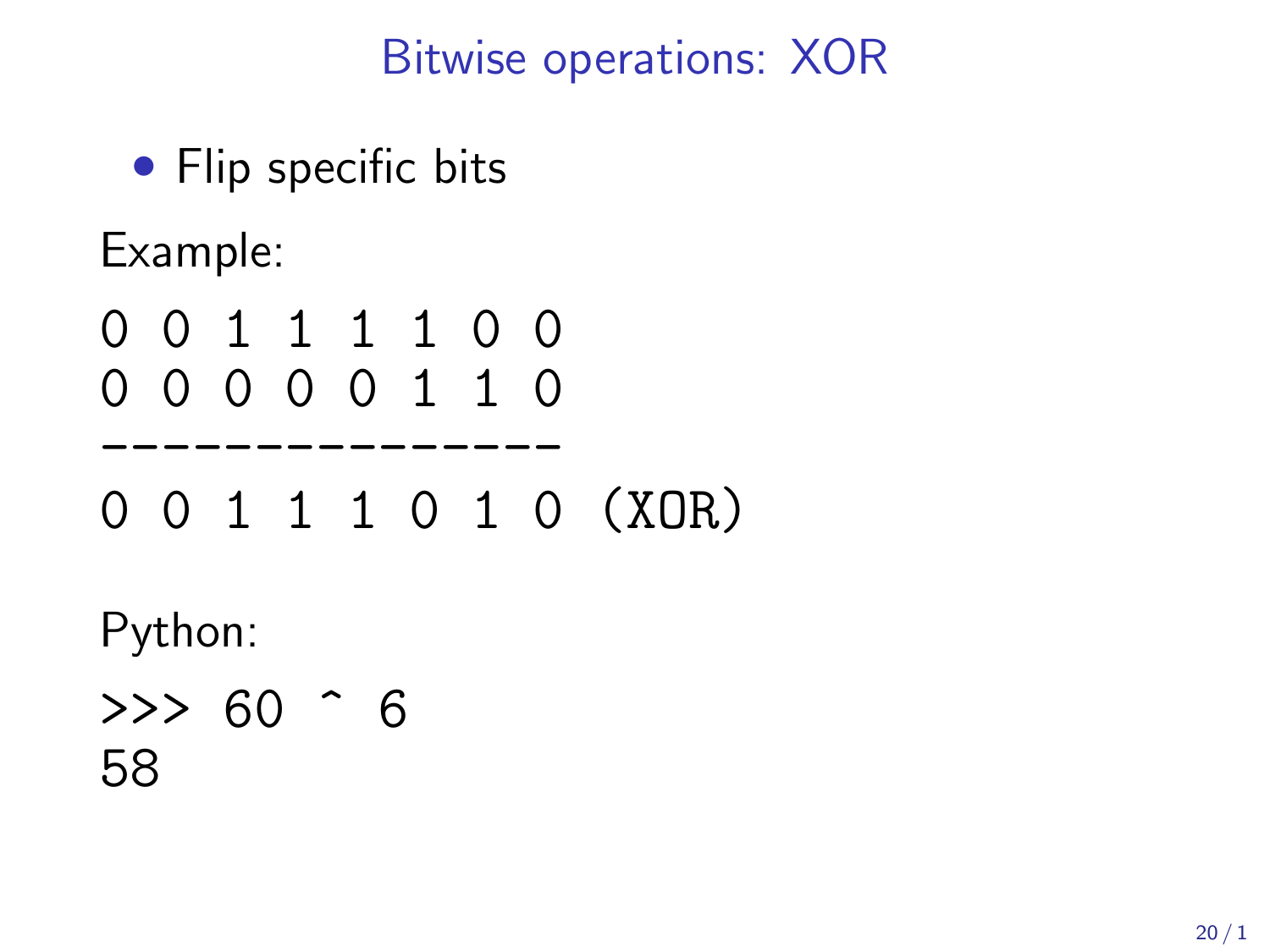### Bitwise operations: Shift

# • Shift (right or left) and pad with zeros Example:

0 0 1 1 1 1 0 0

---------------

0 0 0 0 1 1 1 1 (right shift by two)

Python:

 $>>$  60  $>>$  2 15  $>>$  15  $<<$  1

30

• Fast multiplication and division by 2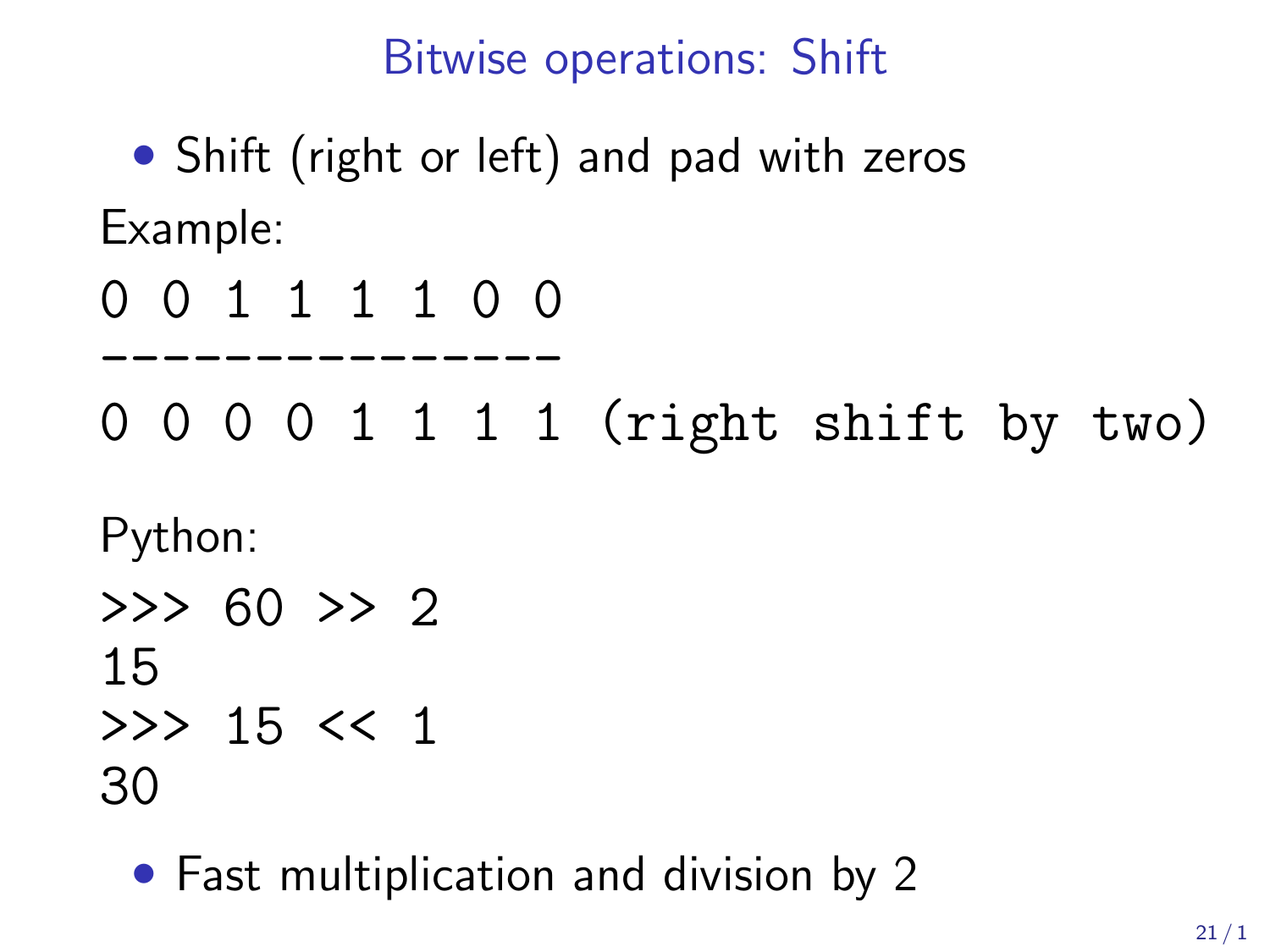# One-Time Pad (OTP)

- Key generation: key (one-time pad) is random sequence the same length as plaintext
- Encryption operation: XOR (⊕) the plaintext with key
- Decryption operation: XOR (⊕) the ciphertext with key

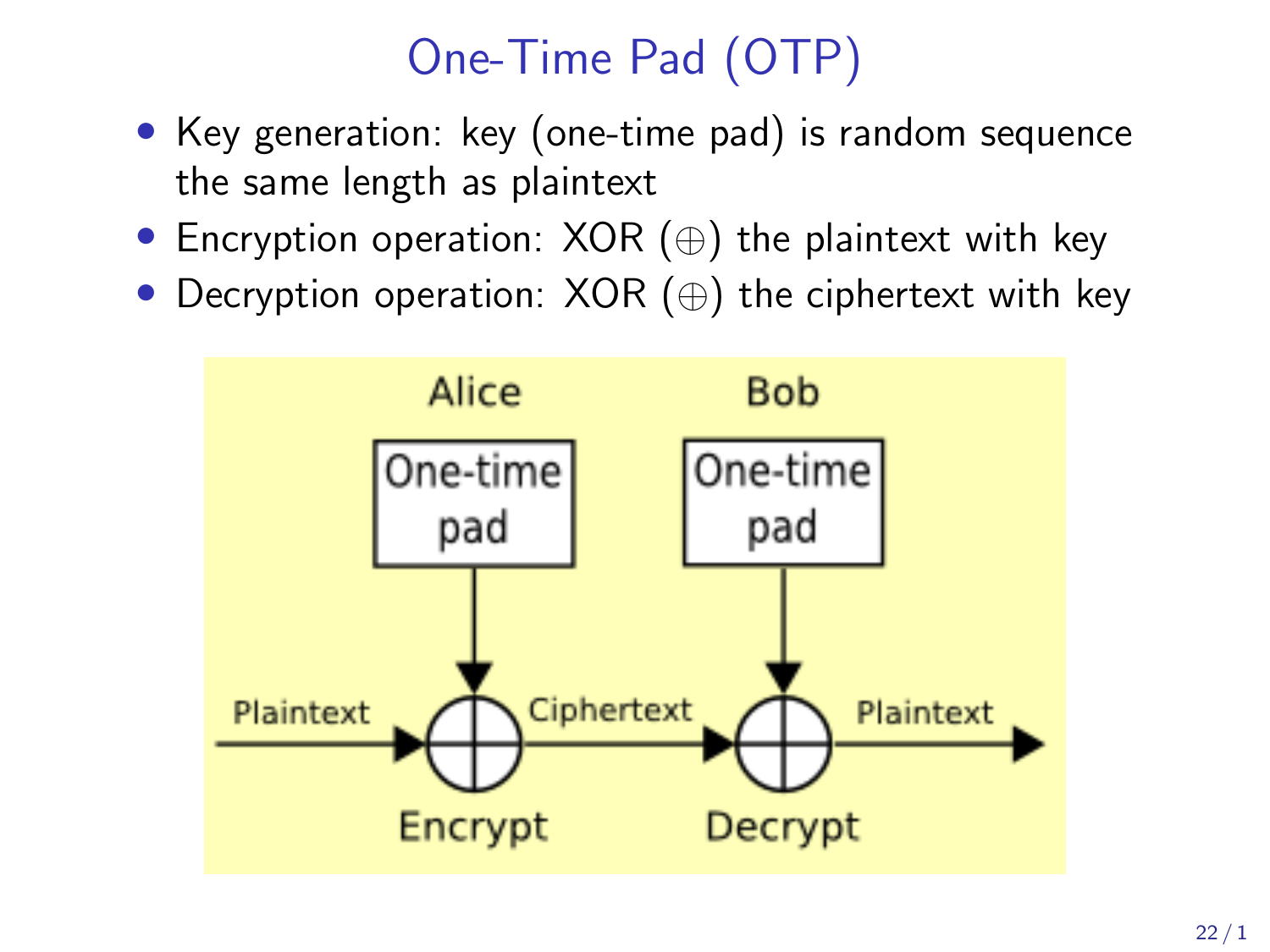# One-Time Pad (OTP)

Information-theoretically secure (unbreakable), if:

- Key (one-time pad) is truly random
- Key is never reused

```
plaintext1 \oplus key = ciphertext1
plaintext2 \oplus key = ciphertext2 \oplus plaintext2 = key
key \oplus ciphertext1 = plaintext1
```


• Not used in practice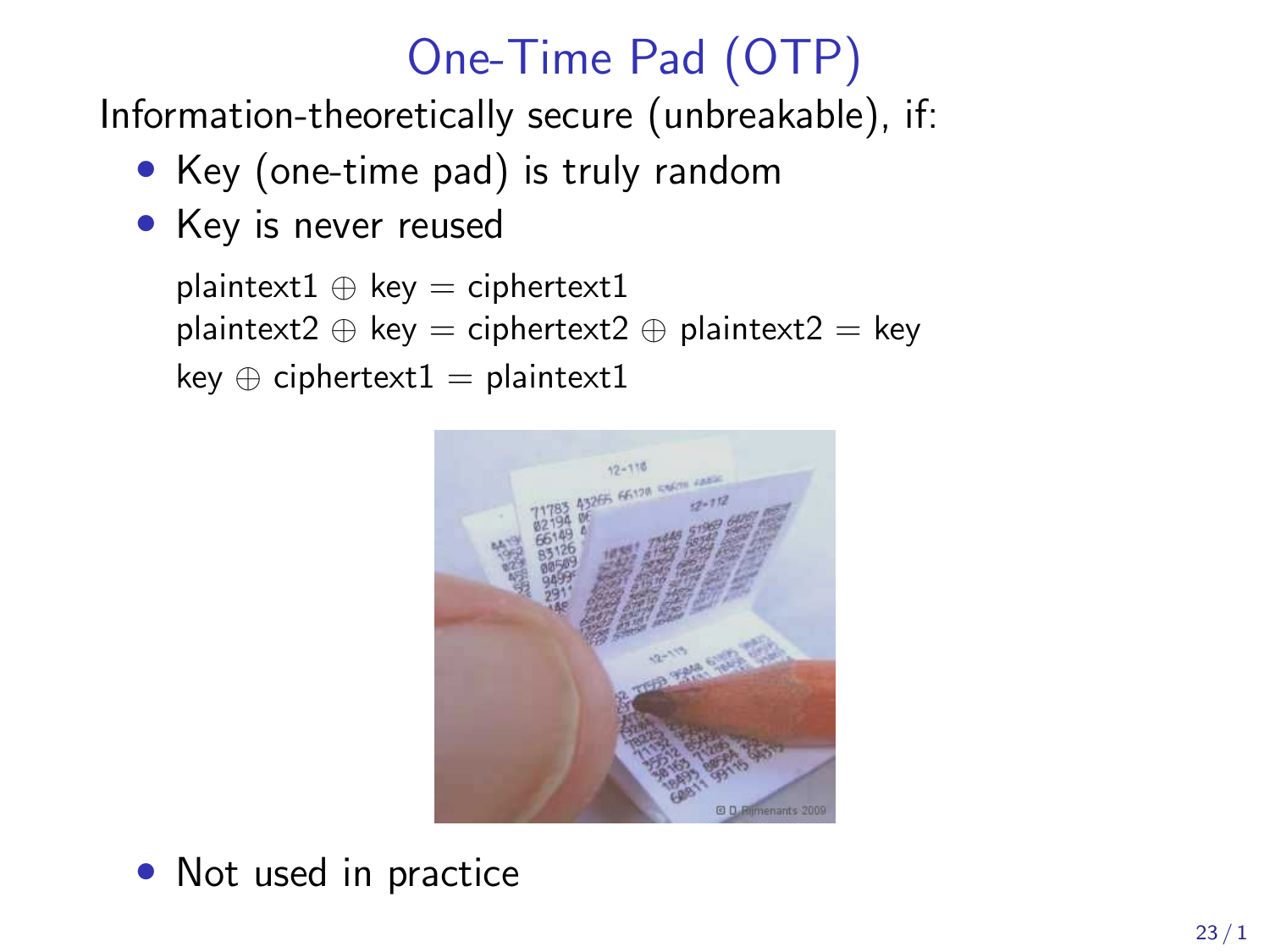### Stream Cipher

- Key generation: a small key "seeds" the PRNG
- Encryption operation: XOR (⊕) the plaintext with key
- Decryption operation: XOR (⊕) the ciphertext with key



- Stream ciphers differ by the PRNG used
- Why is it less secure than one-time pad?
- Encryption on its own does not provide integrity!
- The same keystream must never be reused!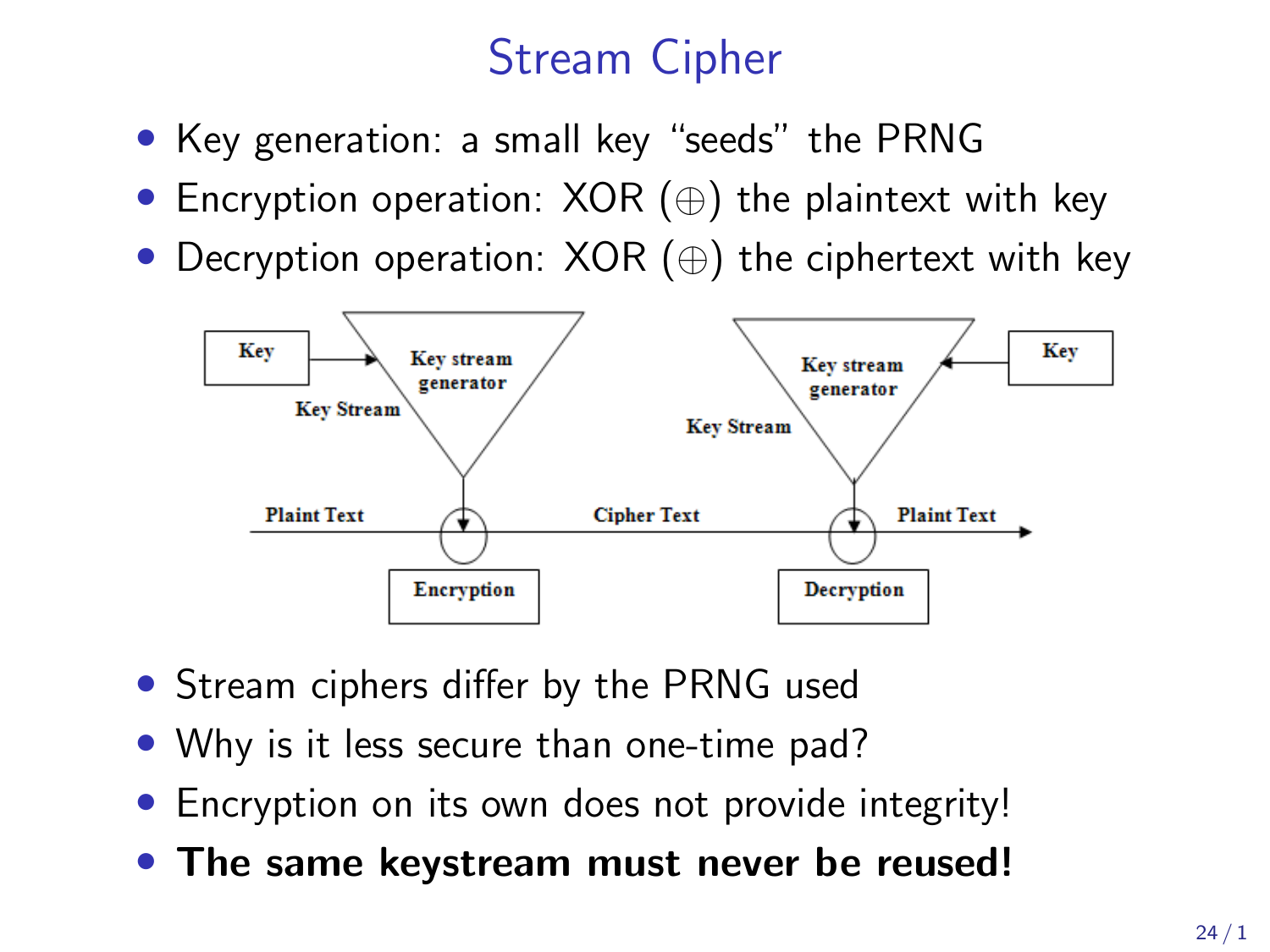### Stream Cipher

Solution – on every encryption add unique *nonce* to the key:



- The same *nonce* must never be reused!
- How to generate nonce?
	- Counter value
	- Random value
	- Current time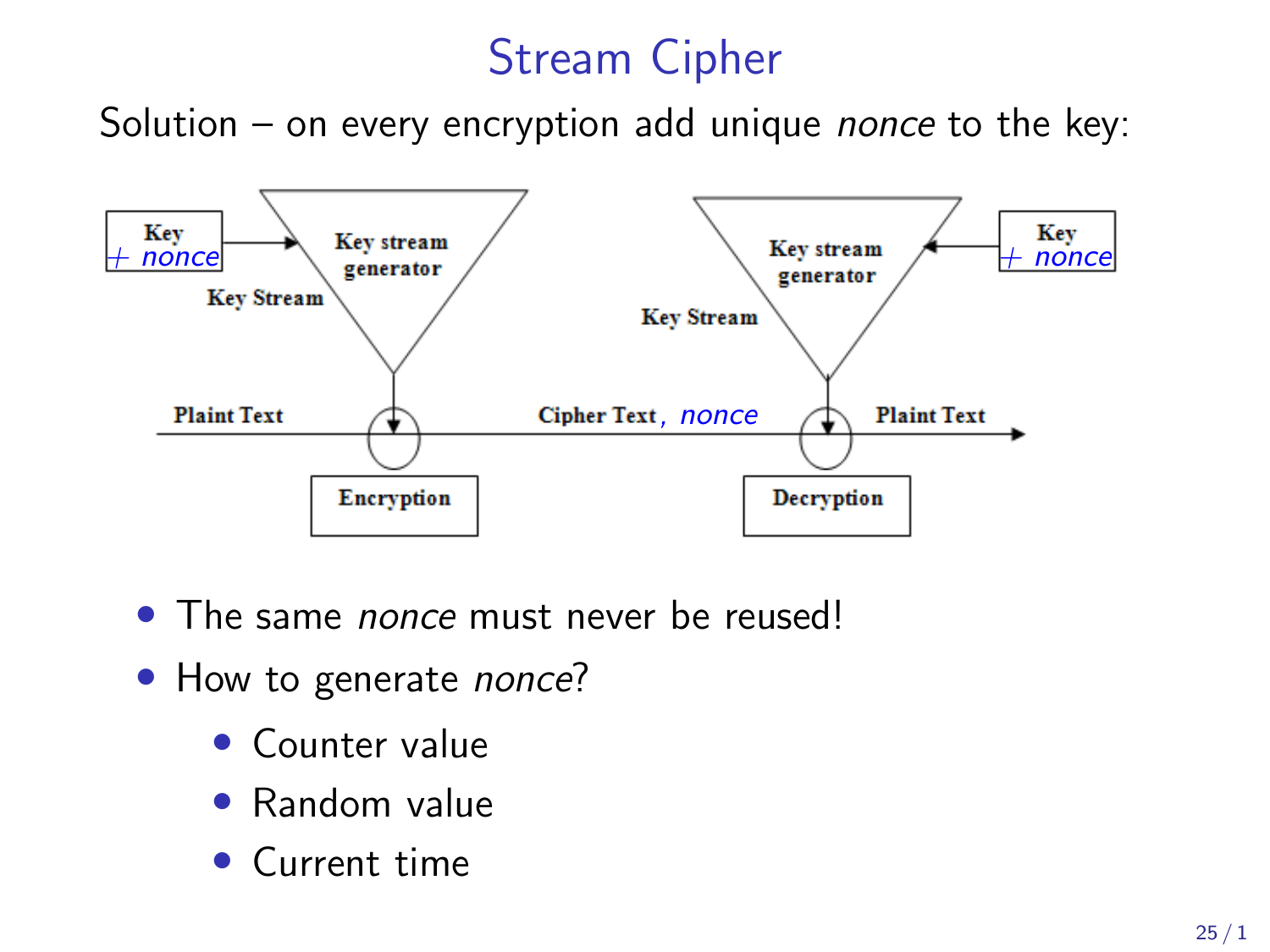### **Questions**

- Where we can get (true) random numbers?
- Why pseudo-random number is not as good as random number?
- What are the properties of random sequence?
- Can we tell whether the provided sequence is random?
- What happens to data if we XOR it with random data?
- Why brute-froce attacks are ineffective in breaking one-time pad?
- Why unbreakable one-time pad is not used in enterprise products?
- How is stream cipher different from one-time pad?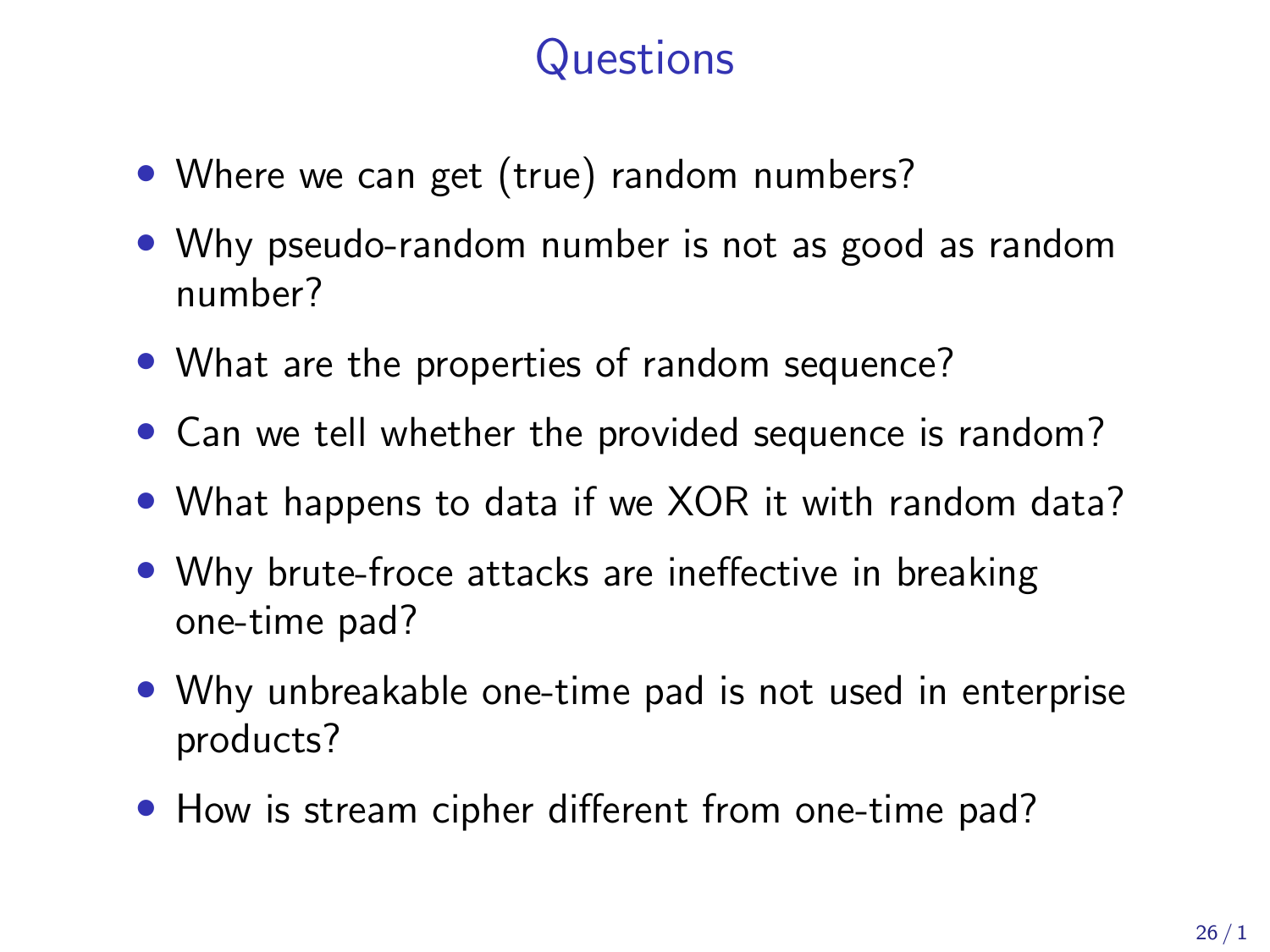# Task: One-Time Pad (OTP) – 3p Implement One-Time Pad cryptosystem.

Encryption should produce a random key file and encrypted output file:

- \$ chmod +x otp.py
- \$ ./otp.py encrypt datafile datafile.key datafile.encrypted

Decryption should use the key file and produce decrypted original plaintext file:

- \$ ./otp.py decrypt datafile.encrypted datafile.key datafile.plain
	- Commit "01/otp.py" to your repository

```
$ git add 01/otp.py
$ git commit -m "01 homework solution" 01/otp.py
$ git push
```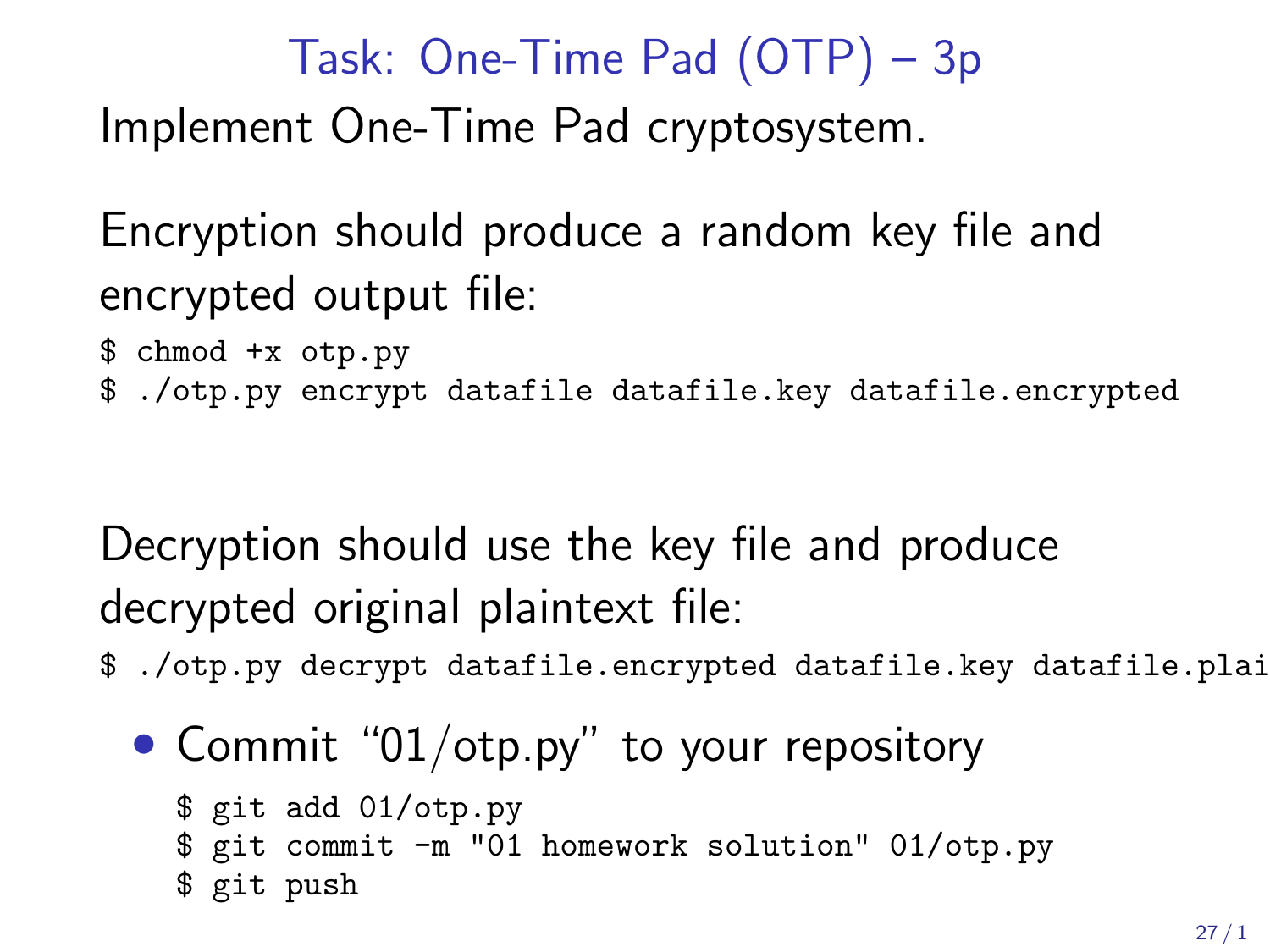#### Task: Template

```
#!/usr/bin/env python
import os, sys # do not use any other imports/libraries
# took x.y hours (please specify here how much time your solution required)
def encrypt(pfile, kfile, cfile):
    # your implementation here
   pass
def decrypt(cfile, kfile, pfile):
    # your implementation here
   pass
def usage():
   print "Usage:"
    print "encrypt <plaintext file> <output key file> <ciphertext output file>"
    print "decrypt <ciphertext file> <key file> <plaintext output file>"
    sys.exit(1)
if len(sys.argv) != 5:
   usage()
elif sys.argv[1] == 'encrvpt':encrypt(sys.argv[2], sys.argv[3], sys.argv[4])
elif sys.argv[1] == 'decrvpt':decrypt(sys.argv[2], sys.argv[3], sys.argv[4])
else:
   usage()
```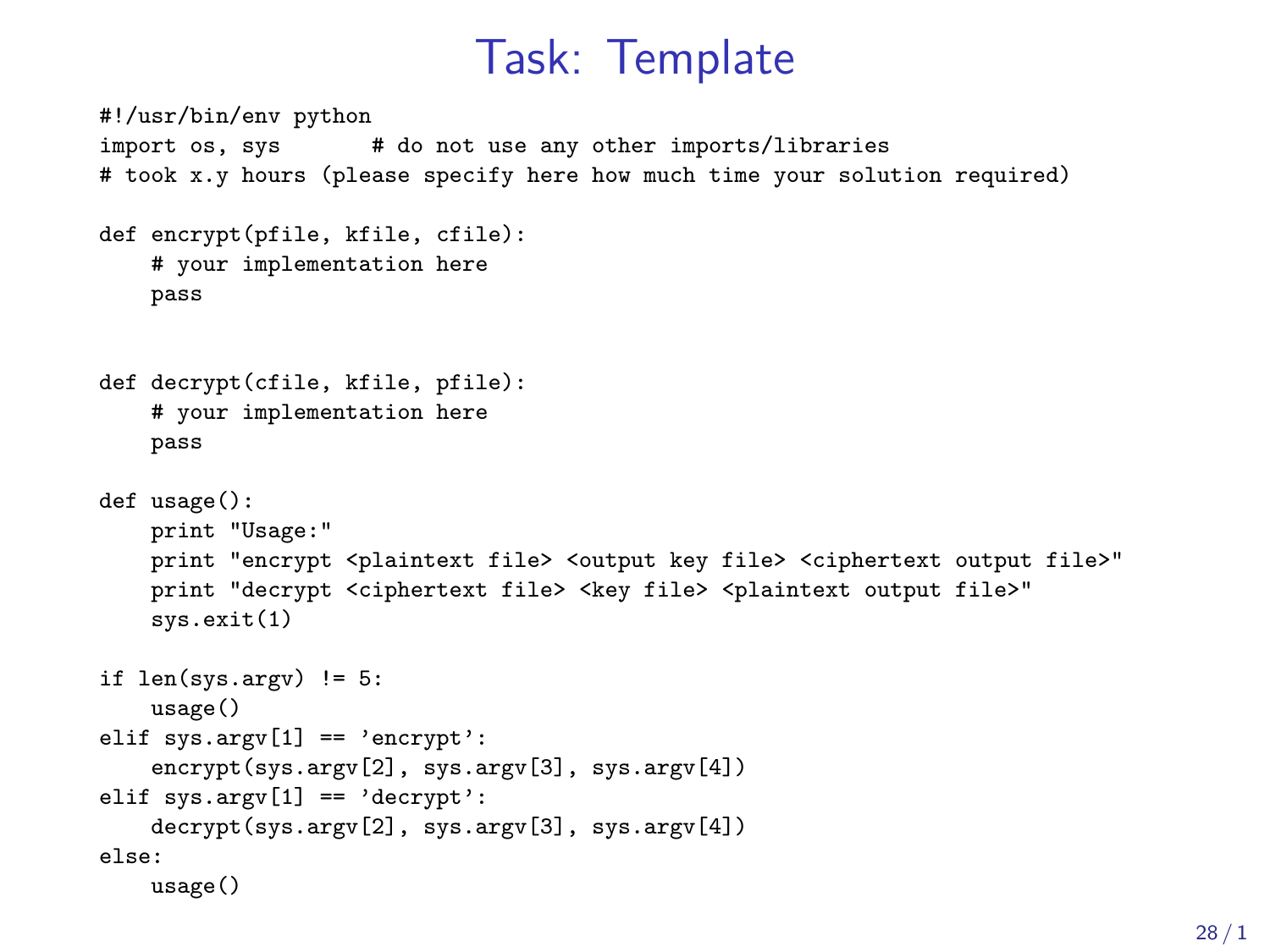#### Python Cheat Sheet

```
>>> "abraca" + 'dabra'
'abracadabra'
>>> for character in "foo":
... print "char=%s" % (character)
char=f
char=o
char=o
>>> "abraca"[2:5]
'rac'
>>> "abracadabra".encode('hex')
'6162726163616461627261'
>>> "abracadabra".encode('base64')
'YWJyYWNhZGFicmE=\n'
>>> "abracadabra".encode('base64').decode('base64')
'abracadabra'
```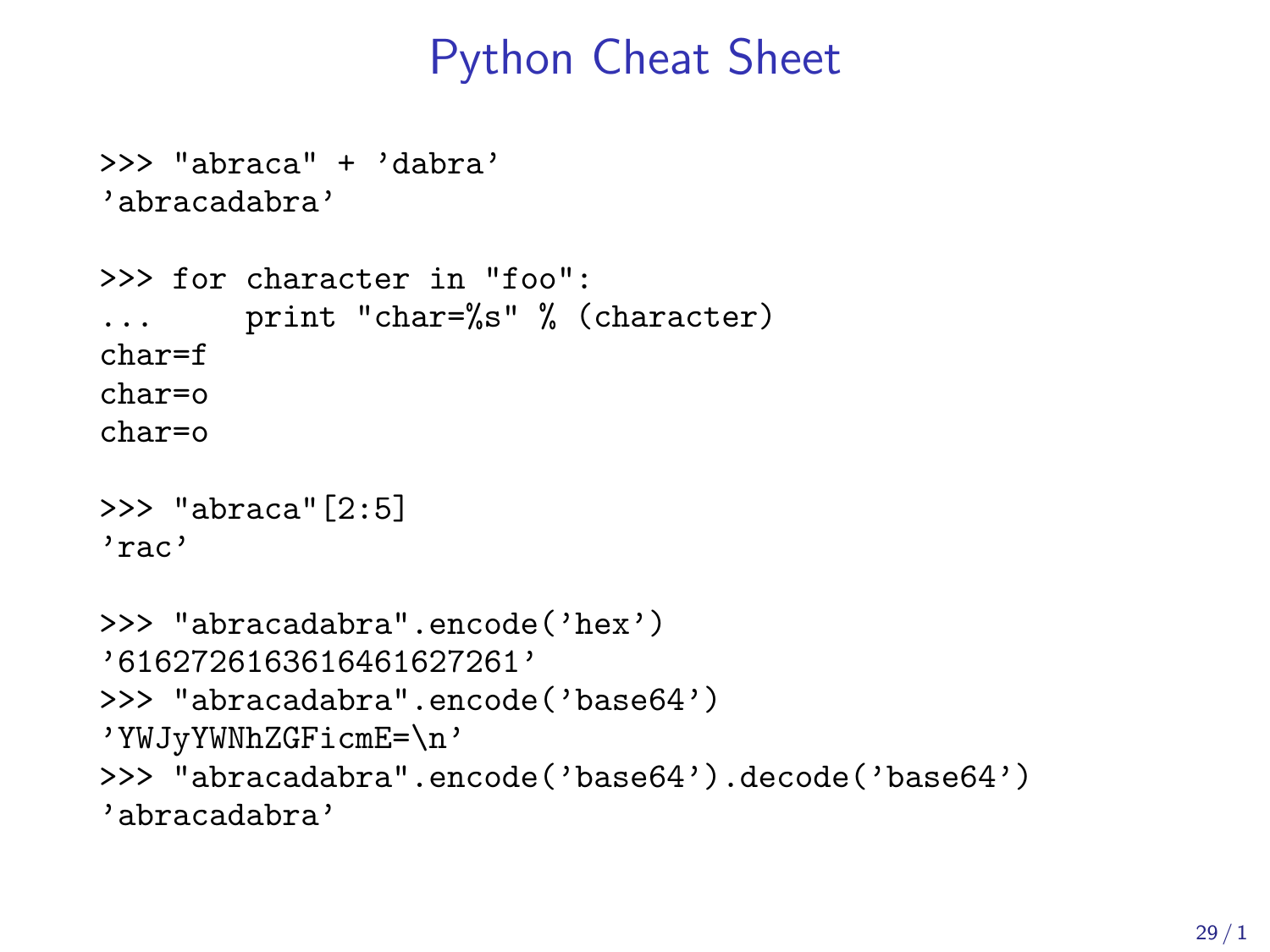#### Python

Python's str data type can store any byte:

```
>>> s = 'Abc\xx00\xx61'\gg len(s)
5
\gg s[0], s[1], s[2], s[3], s[4]
(\lambda_1, \lambda_2, \lambda_3, \lambda_4, \lambda_5, \lambda_6, \lambda_7, \lambda_8)\gg ord(s[0])
65
\gg chr(65)
'A'
```
• ord() can be used to convert byte to integer

• chr() can be used to convert integer to byte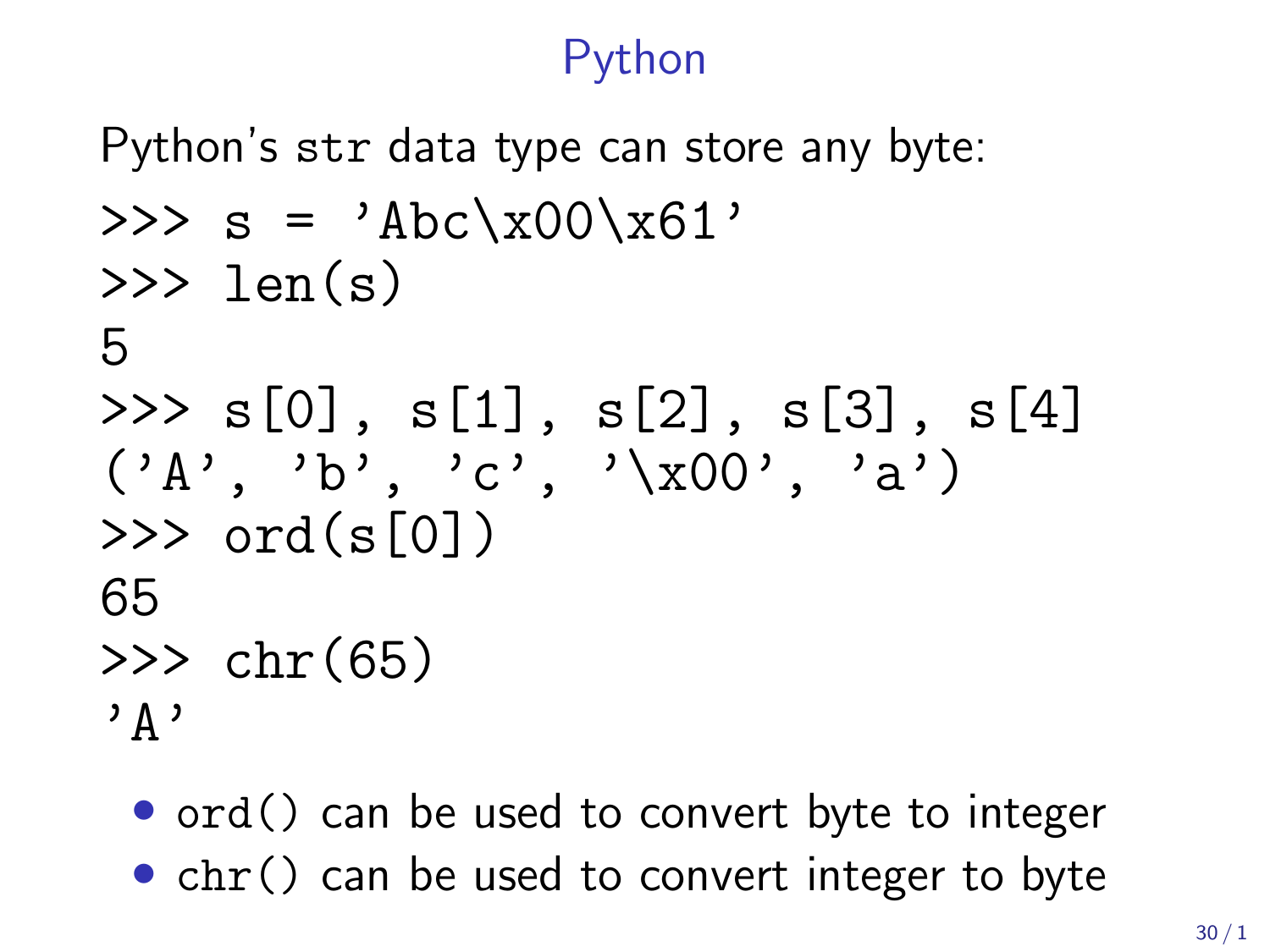### Python: Bytes to Integer

• ...

```
\gg s = 'abC'
>> i = ord(s[0])>>> i
97
\gg bin(i)
'0b1100001'
>>> i = i << 8
\gg bin(i)
'0b110000100000000'
>>> i = i \mid ord(s[1])\gg bin(i)
'0b110000101100010'
\gg \frac{1}{1} = \frac{1}{1} << 8
\gg bin(i)
'0b11000010110001000000000'
\gg i = i | ord(s[2])
\gg bin(i)
'0b11000010110001001000011'
>>> i
6382147
```
- Convert first byte to integer
- Left-shift integer 8 times
- Convert second byte to integer
- Load second integer in first 8 bits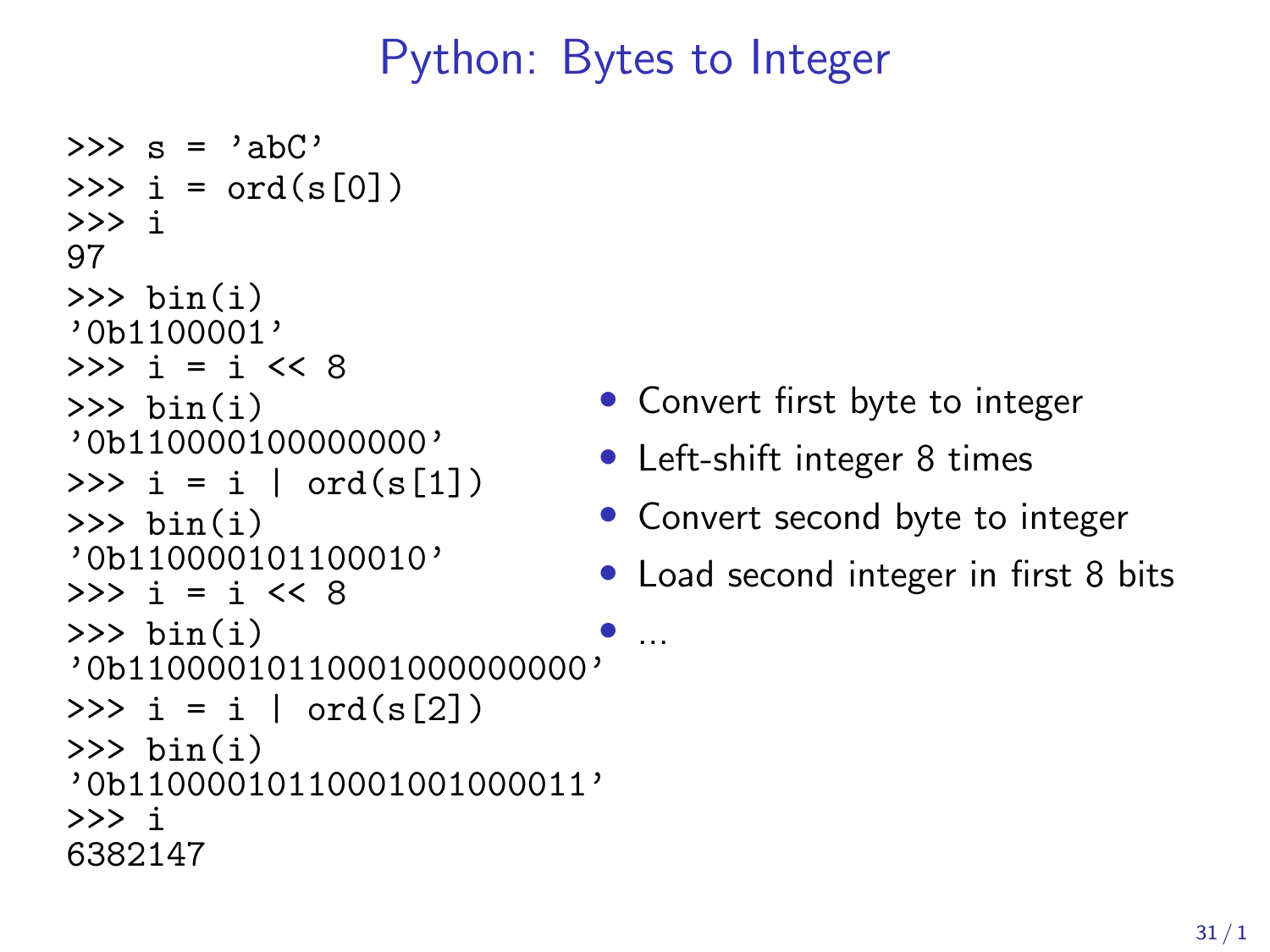# Task: One-Time Pad (OTP)

- Encrypter:
	- Read the file contents into byte string  $(e.g., s = open('file.txt').read())$
	- Convert plaintext byte string to one big integer
	- Obtain random byte string the same length as plaintext (use os.urandom())
	- Convert random byte string to one big integer
	- XOR plaintext integer and key integer (please, use this approach)
	- Save the key (one-time pad) and XOR'ed result (ciphertext) to file:
		- Convert key integer to byte string:
		- Use bit masking and left shift
	- Once more: use bitwise operations!
		- Banned: functions bin(), str(), int(), bytearray() and operator \*\*!
- Decrypter:
	- Perform the operations in reverse order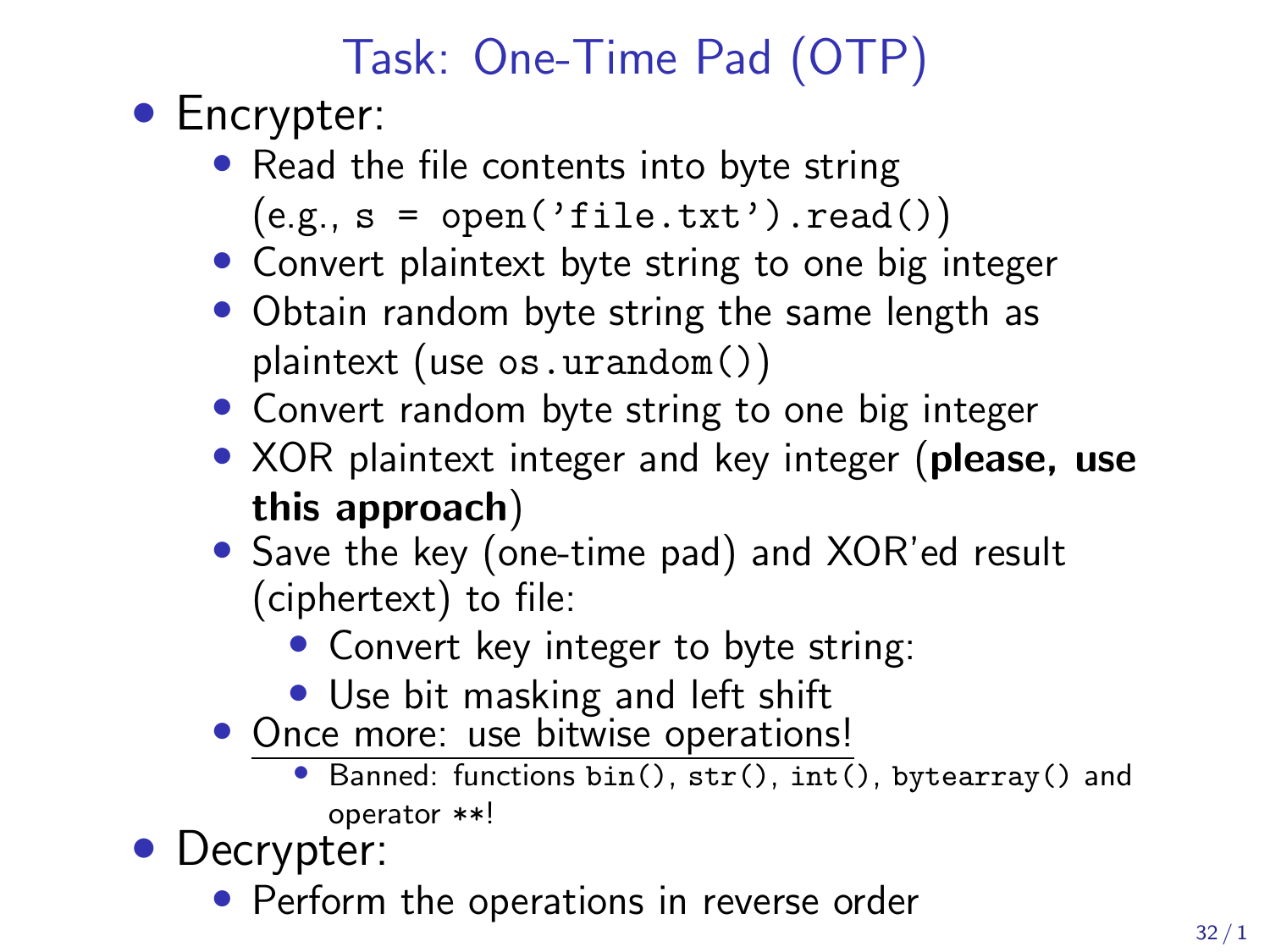#### Task: Test Case

```
$ echo -n -e "\x85\xce\xa2\x25" > file.enc
$ hexdump -C file.enc
00000000 85 ce a 2 25 |... %
\text{ * echo -n -e "}\xe4\xac\xe1\x2f" > file.key$ hexdump -C file.key
00000000 e4 ac e1 2f |.../|
$ ./otp.py decrypt file.enc file.key file.plain
$ hexdump -C file.plain
00000000 61 62 43 0a | abC.|
$ echo -n -e "\\x00\\x00\\x61\\x62\\x43\\x00" > file.plain$ hexdump -C file.plain
00000000 00 00 61 62 43 00 |..abC.
$ ./otp.py encrypt file.plain file.key file.enc
```
\$ ./otp.py decrypt file.enc file.key fileorig.plain \$ hexdump -C fileorig.plain 00000000 00 00 61 62 43 00 |..abC.|

Note: When you are converting bytestring to integer, you are loosing the most significant zero bits.